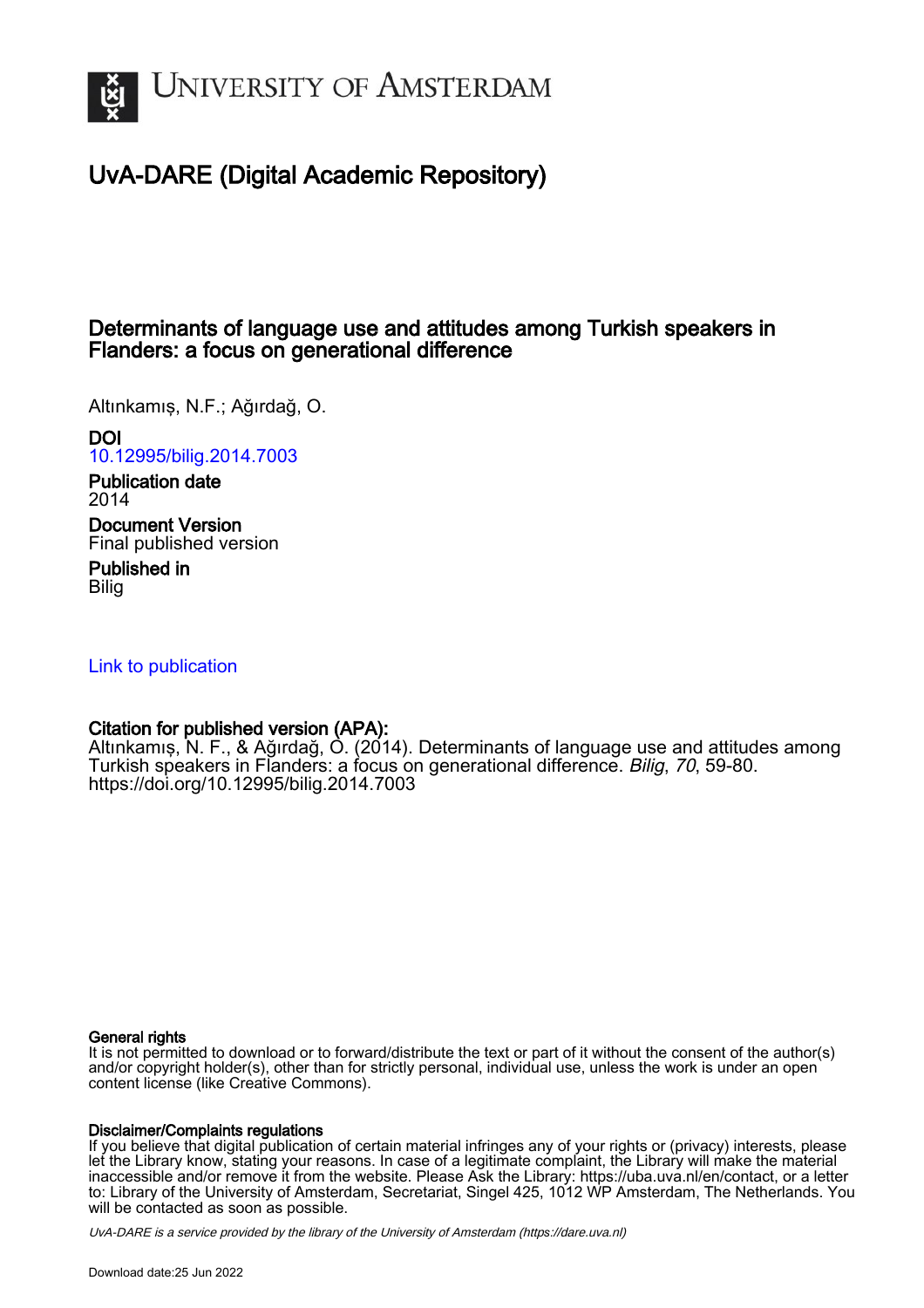

# Determinants of Language Use and Attitudes among Turkish Speakers in Flanders: A Focus on Generational Difference

**N. Feyza Altınkamış Orhan Ağırdağ**

#### **Abstract**

The focus of this research is Turkish immigrants' language usepreference and language attitudes towards their first language, Turkish, in terms of intergenerational differences in the Flemish speaking part of Belgium. Borrowing the procedure by Yagmur and van de Vijver (2012), 136 participants were given "The Language Use, Choice and Preference Scale" and "The Attitudes to Turkish Language Scale". As we hypothesized that social class, place of birth, gender and age would be related to attitudes to Turkish, they were considered as independent variables in the study. The results indicated that generation with length of residence was significantly associated with some variables. Also, social class was found to be a significant contributor to respondents' attitudes towards Turkish. Gender was not a relevant category in terms of all language outcomes.

#### **Keywords**

Language attitudes, Turkish as a minority language, Flanders, language use-preference

 $\mathcal{L}_\text{max}$ 

<sup>.</sup>  Dr., Ghent University, The Faculty of Arts and Philosophy, Translation, Interpretation and Communication Department, Turkish Section – Ghent / Belgium and Cukurova University, The School of Foreign Languages – Adana / Turkey

feyza.altinkamis@ugent.be

Assist. Prof. Dr., University of Amsterdam, Research Institute of Child Development and Education – Amsterdam / The Netherlands orhan.agirdag@gmail.com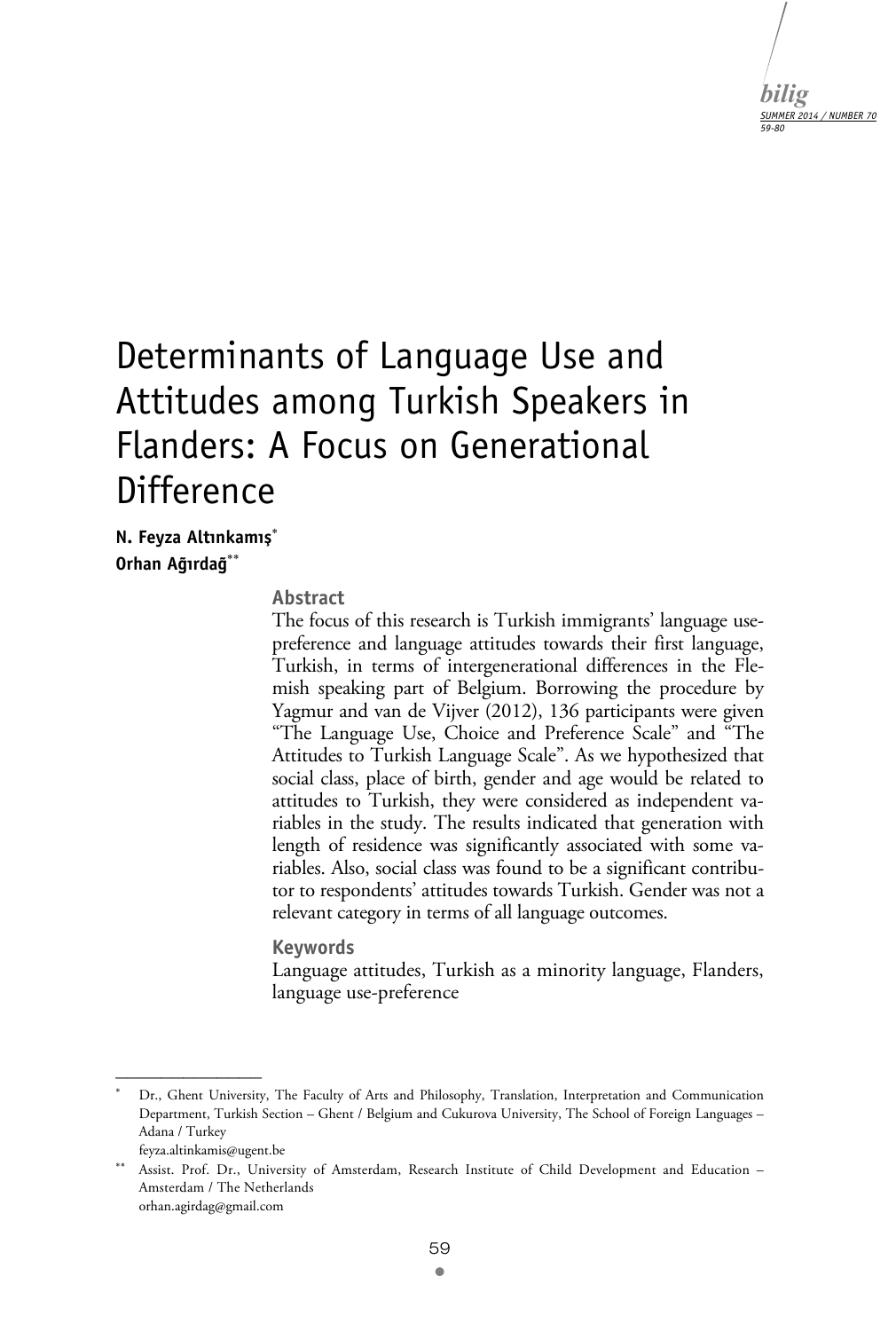

## **1. Introduction**

The main purpose of this paper is two-fold: to investigate determinants of language use, preference and attitudes among Turkish immigrants in Flanders, Dutch-speaking regional state of Belgium and to see if these determinants change across generations. Overall, this research aims to provide data from the social context of Flanders, with specific reference to Turkish community, one of the largest immigrant groups in Belgium. However; the academic studies related to Turkish population in Belgium in a general sense is quite limited in the field. In line with the recommendations by Sam et al. (2006) and by Yagmur and van de Vijver (2012), we follow a bottomup perspective and consider context-specific nature of immigrant communities and only focus on Flanders in this study. For cross-cultural studies, Belgium constitutes a good example since it is a completely multicultural society with its immigrant communities from southern Europe, Turkey and North Africa and in its own administrative/social structure with three official languages, Dutch, French and German.

Immigration is a phenomenon which involves various components, the most important of which is language. Language use, choice and maintenance of immigrants are directly related to their ethno-linguistic vitality perceptions in the receiving communities. Studies conducted in France (Yagmur and Akinci 2003) and in Australia, Germany, Netherlands and in France (Yagmur and van de Vijver 2012) with Turkish immigrant groups show that their use of native language depends on their contextual needs. In other words, they prefer their ethnic language in domestic domain and Turkish immigrants with a stronger Turkish identity consider and use their native language more.

According to Kipp et al. (1995) there are two influential factors on language use in immigrant communities; factors related to the speech community (social) and factors related to individuals (personal). These two factor groups are always in interaction with each other (Yagmur and Akinci 2003). The policy of the host community towards minority languages is necessarily significant on the language attitudes of ethnic groups. The measures taken regarding heritage or host language by governments can create distance or proximity to or from minority or majority languages. Kipp et al. (1995) mention that birthplace, age, period of residence, gender, education/qualifications, reasons of migration and language variety are influential individual factors. Our study also considers some of these individual factors as determinants and analyzes their effects on Turkish group members' language attitudes towards their heritage language; namely, birthplace and age (intergenerational difference) and education/qualification (social class).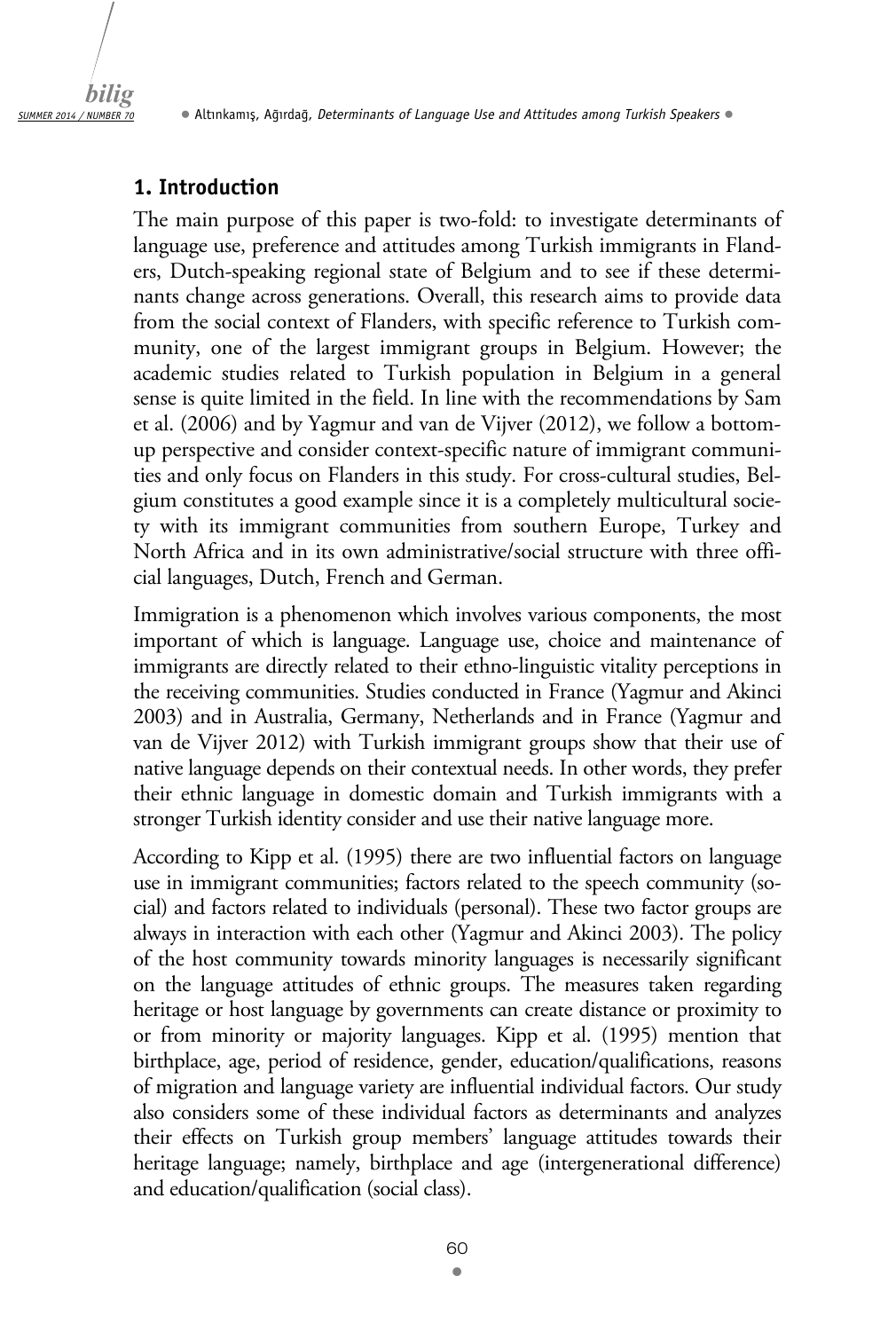

In line with this background in the related field, we would like to shed light on the Turkish community in Belgium, particularly the Flemish part of the country and their language maintenance patterns regarding their mother tongue use and attitudes.

## **1.1. Flemish Context**

At the heart of Europe, Belgium is one of the countries which is highly subject to increased international migration. According to Wets (2006), Turks and Moroccans are two main immigrant groups in Belgium and Turks have been reported to be the least integrated group of immigrants in Belgium and also in Austria (Kaya and Kentel 2008). Belgium is a country in the north of West-Europe and surrounded by Netherlands, Germany, Luxembourg and France. It is a small country with an area of  $31000 \text{ km}^2$ . Its population is nearly 10 million. Since 1993, Belgium is a federal state and governed through the parliamentary system. Three official languages are spoken in the country: Dutch in the north, French in the south and German in a very small area in the south-east which is next to Germany.

The presence of the first Turkish community in Western Europe goes back to the 1960s and the 1970s. Turkish migration was triggered both by the Turkish government and the receiving countries. At that time, unemployment and the uncontrolled population increase were the main problems that the Turkish state was struggling whereas the Western European countries were in need of labor for manual work. The bilateral agreements between Turkey and European countries were signed on different years, following each other; with Germany in 1961, with Belgium and Austria in 1964. Following the initial migration moves, the Turkish immigration exploded through family reunification, illegal migration and marriage in Western Europe (Backus 2004; Wets 2006). Turkish migrants living in Belgium are mostly from two provinces in Turkey; Eskişehir and Afyon, especially a small administrative district of Afyon; Emirdağ (Quentin 2013).

As this study is directly related to the portion of the federal state where Dutch is the official language in Belgium, we would like to provide some data about Flanders. According to the most recent data, the overall population of Belgium is 10,839.905. The following table shows (Table 1) some further numbers about the immigrants in Belgium in line with the Turkish group. The overall populations of Brussels, of Flanders and of Wallonia are 1,089.538; 6,251.983; 3,498.384 respectively.

Table 1 shows the number of Belgians, of all immigrants and the number of Turkish group in Belgium. According to this information in Table 1, Flanders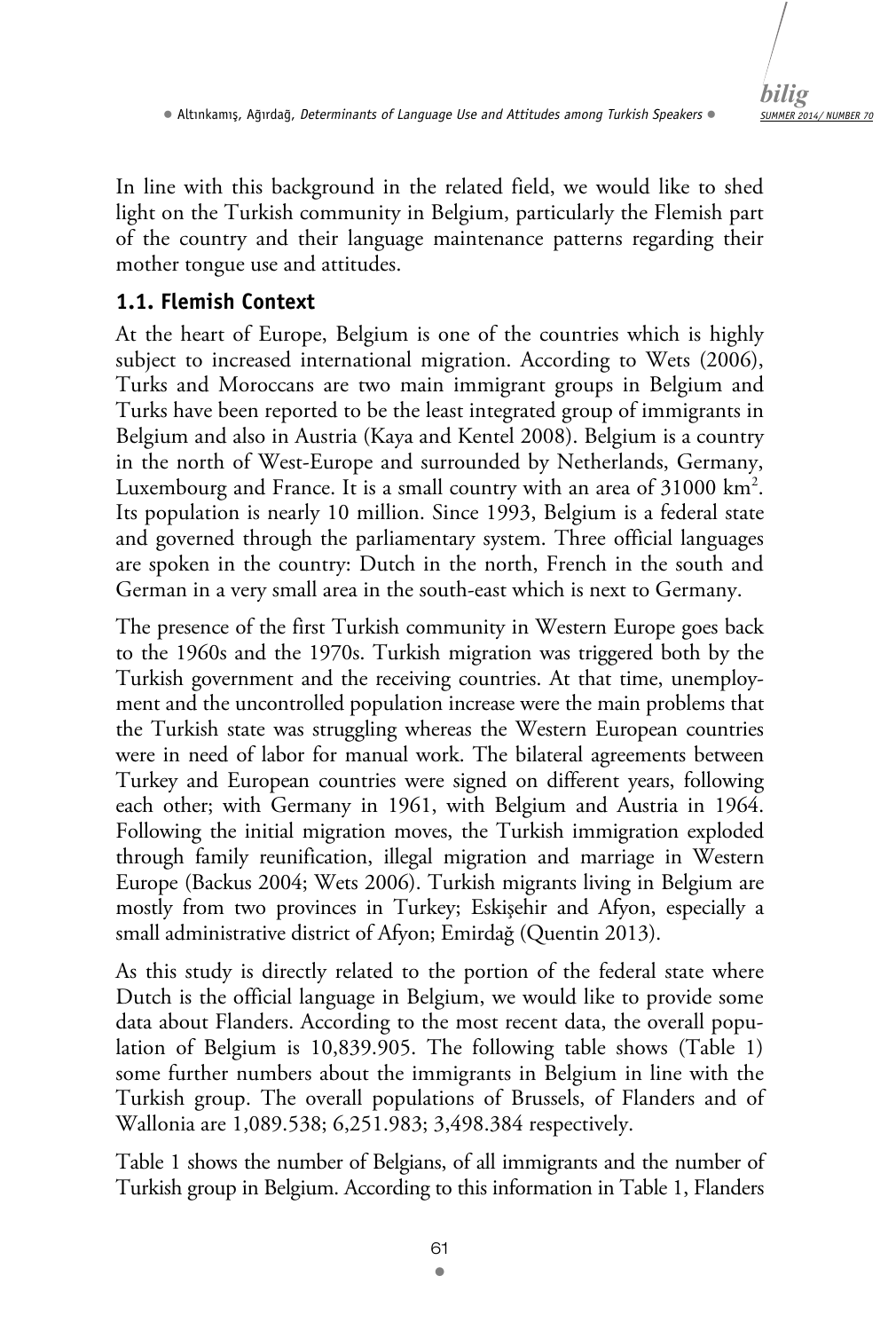is the region where most Turkish population lives. The fundamental reasons of why Flanders is densely populated by Turkish groups can be richer employment opportunities and to some extent better migrant-oriented policy in Flanders. Manço (2000) states that unemployment is gradually decreasing in Flanders and the rate of unemployed Turkish people in Flanders is only 25 %. He also adds that the exact number of self-employed workplaces in Flanders increased from 440 to 900 between 1991-2000.

|                 | <b>Belgians</b> | The number of all immigrants | Turkish immigrants |
|-----------------|-----------------|------------------------------|--------------------|
| <b>Brussels</b> | 762,468         | 327,070                      | 10,116             |
| <b>Flanders</b> | 5,852,550       | 399,433                      | 19,587             |
| Wallonia        | 3,167,221       | 331,163                      | 10,125             |
| Total           | 9, 782, 239     | 1,057,666                    | 39,828             |

Table 1. *The population of Belgium in relation to immigrant population*

*Data retrieved from http://statbel.fgov.be/nl/statistieken/cijfers/ on May 5, 2013* 

Flanders, itself, has been divided into five main administrative provinces. Table 2 shows the number of Turkish community in each province of Flanders. In his report, Manço (2002) refers to a study conducted by Liege University in 1993 and mentions that in Flanders, Turkish people mostly live in Limburg, Ghent and in Antwerp and of all Turks-directed work places in Belgium, 18 % of them is in Limburg, 11 % of them is in Ghent and 10 % of them is in Antwerp.

|                 | <b>Belgians</b> | Other Immigrants | Turkish Group |
|-----------------|-----------------|------------------|---------------|
| West-Flanders   | 1,126,354       | 32,700           | 312           |
| East-Flanders   | 1,373,329       | 51,627           | 7,370         |
| Antwerp         | 1,594,385       | 144,682          | 5,795         |
| Limburg         | 762,379         | 71,487           | 4,639         |
| Flemish-Brabant | 996,103         | 79,350           | 1.471         |
| Total           | 5,852,550       | 379,846          | 19,587        |

Table 2. *Flanders population distribution across provinces* 

*Data retrieved from http://statbel.fgov.be/nl/statistieken/cijfers/ on May 5, 2013* 

As multiculturalism has widespread all over the world, legislative procedures have been regulated continuously; especially in countries where mixed-cultures live together. From this perspective, Belgium sets a good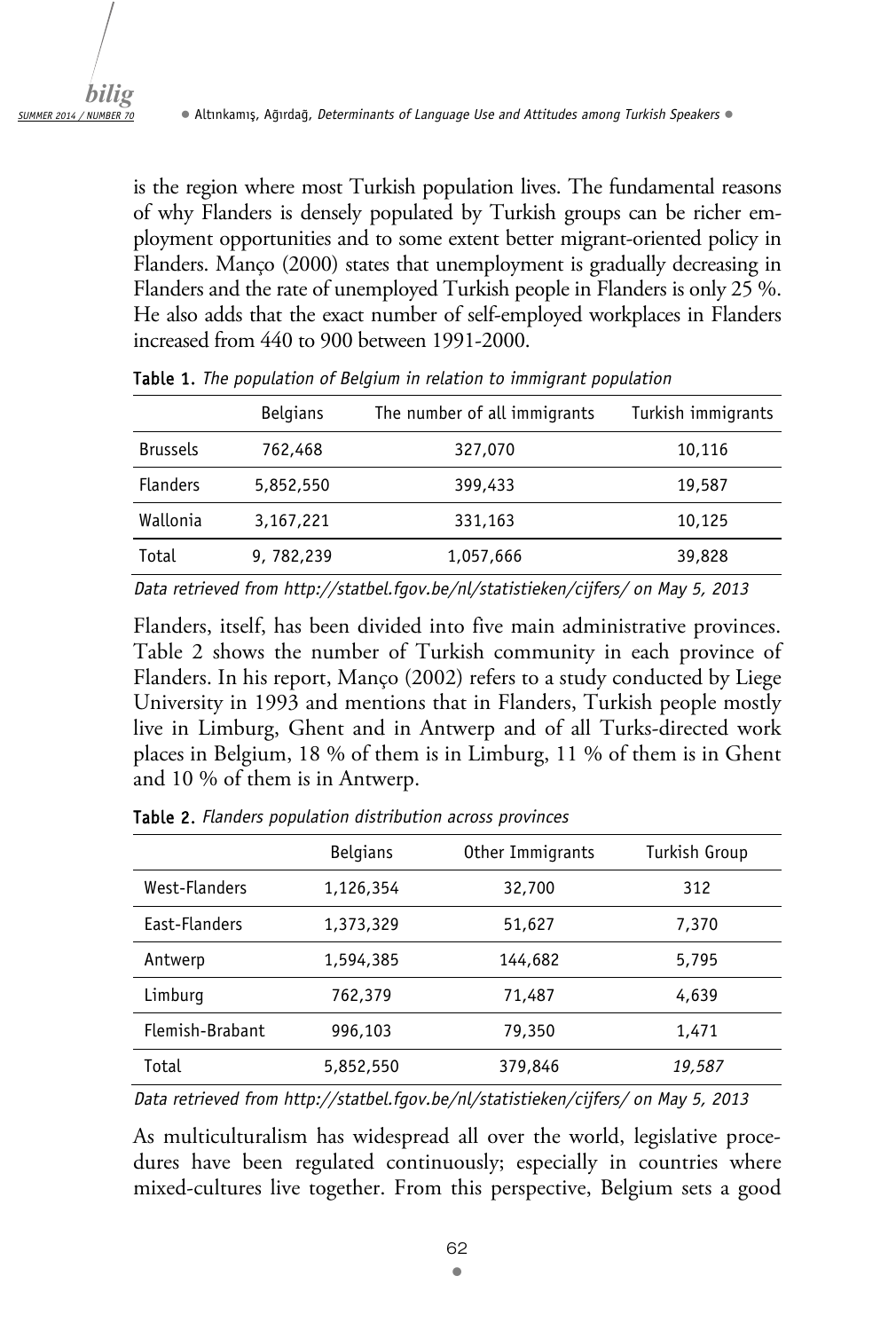

example. The policies towards immigrants followed by governments have been said to differentially influential to the integration of immigrant groups into host culture. As Belgium is a federal state, each region –Dutch speaking and French speaking community- is autonomous in itself and is in touch with a different integration policy for immigrants. According to Jacobs and Rea (2006), the Flemish has an extremely mild approach towards the minority groups in comparison to the Francophone approach. They argue that this reflects what the Flemish people have faced as a former minority group in the Belgian history, so they tend not to ignore but to recognize the existence of different minority groups. However, empirical studies on language use of minorities have shown that Flemish multiculturalism does not include linguistic pluralism (see also Jasper 2008; Blommaert et al. 2006; Agirdag et al. 2013). On the contrary, in Flanders there is an enormous social and political pressure on linguistic minorities (such as the speakers of Turkish) to adopt Dutch monolingualism. While the legislation of the French speaking part of Belgium is recently changed to allow bilingual education, bilingual education is still illegal in Flanders (Bollen and Baten 2010). Speakers of other languages are labeled as 'people who refuse to learn Dutch' and they are increasingly excluded from the welfare policies such as social housing. According to Agirdag (2010), the aversion towards minority languages are related to historically deep-rooted fears against the dominance of French, and the strong presence of the right-wing Flemish-nationalist politics. The situation of Turkish immigrants in different countries where they are mostly populated differ in terms of acculturation policy of that country. To exemplify; in a comparative study among Australia, Netherlands, France and Germany, Yagmur and van de Vijver (2012) mention that each country goes through a different language policy: pluralist, assimilation, civic and ethnist, respectively. In their study, a close link has been found between language policy followed in the country and the acculturation process of immigrants in that society. Among all four investigated countries, a better integration of Turkish immigrants has been observed in Australia. According to the researchers; this may have derived from the fact that Australia is a country which has long been accepted to be an immigrant country and which has adapted the appropriate policy in line with the contextdependent needs of its people. However; Belgium, though migrant societies have taken place in every side of daily life, still denies that it is an immigrant country as well (Wets 2006). That may be one of the reasons why integration of the immigrants into the mainstream community seems problematic.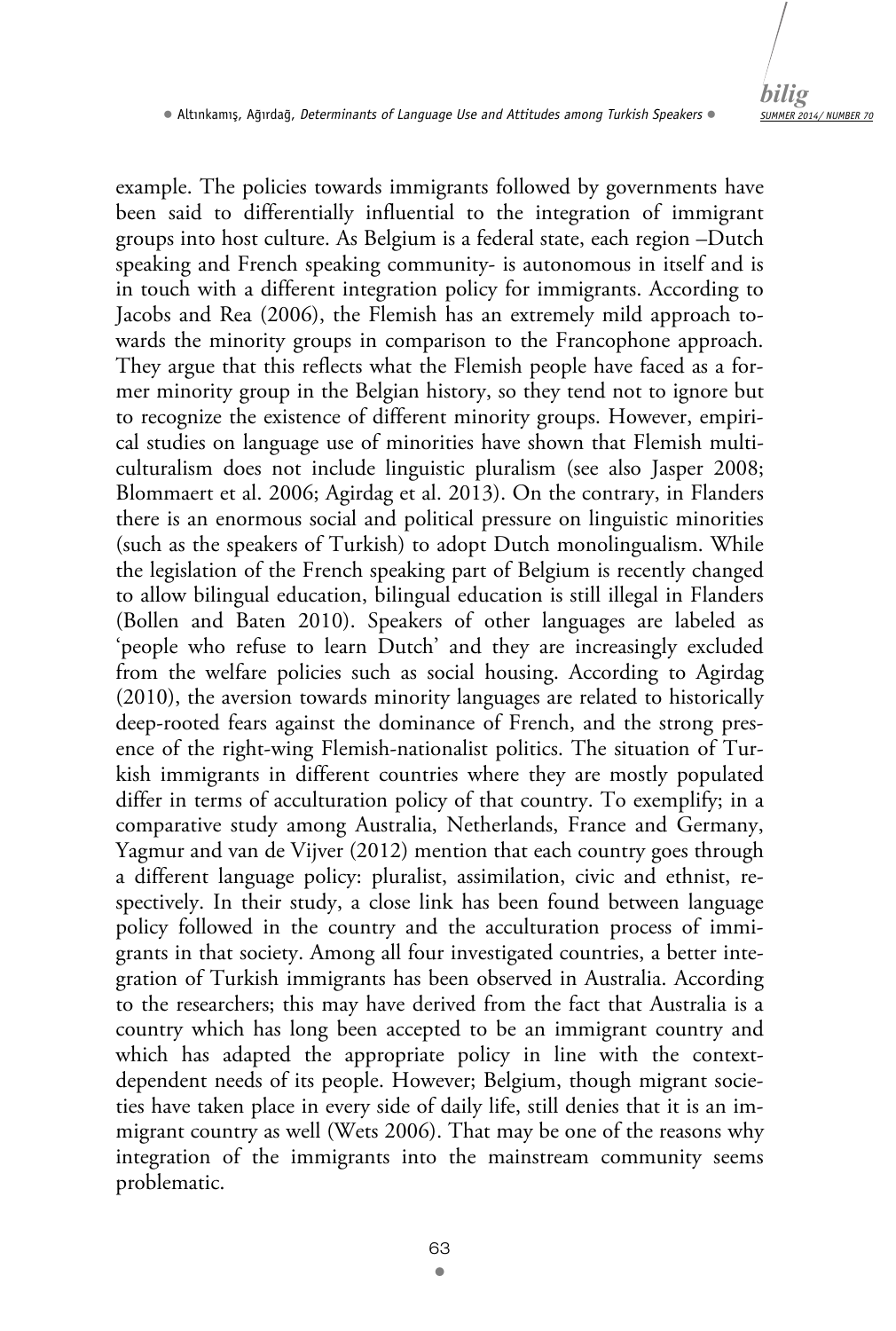#### **1.2. Determinants of Language Use and Attitudes**

Starting from original formulation by Giles et al. (1977), language factor has been carefully handled in cross-cultural and multilingualism studies and has been taken into account as an ethnolinguistic behavior (Johnson et al. 1983). The framework by Giles et al. (1977) was considered in various studies as a determinant of ethnolinguistic vitality. The vitality grouping by Giles et al. (1977) has been reviewed and considered in a lot of studies (Sachdev et al. 1987; Bourhis et al. 1981; Yagmur 2004; Yagmur and Akinci 2003) and according to this grouping, it is highly probable in low vitality groups that immigrants are subject to strong linguistic assimilation and people in high vitality groups are more attached to their heritage language and cultural traits. The mutual link between language and identity has always been taken into consideration in the field, particularly guiding more studies in sociolinguistics. For instance; there has been a growing body of sociolinguistic research with Turkish-French bilingual children (Akinci and Decool-Mercier 2010; Akinci 2008), Turkish-Dutch children in the Netherlands (Yagmur 2010a, 2010b; Backus and van der Heijden 1998; 2002) with Turkish-German bilingual children (Pfaff 1994; Kauschke et al. 2007), and acculturation and discourse studies with Turkish-Dutch adults in Netherlands (Arends-Toth and van de Vijver 2003; Phalet et al. 2000; Huls 2000) and in Canadian context (Berry and Kalin 1995). However, research with Turkish-Flemish participants who are unique to Flanders from the sociolinguistics point of view is very rare (for an exception, see Agirdag 2010).

Recalling the individually effective factors on minority groups' language use, attitudes and language maintenance patterns in Kipp et al.'s terms (1995), we aim to re-touch the context-specificity of immigration regarding Turkish community. According to Reitz (1980) minority language knowledge and language use is widespread among adult immigrants, while less prevalent in the second generation and rarely found among the third generation. From the perspective of Turkish immigration, especially the first generation Turkish immigrants came from rural areas of Turkey and they were mostly not well-educated. Both economical and language problems caused them not to interact with the host community particularly for the first and second generation. Currently, the third generation of Turkish people is on the stage in Europe. Despite the Turkish young people's education problems, it should not be ignored that the Turkish speakers abroad has extremely changed in terms of occupational preferences since the 1960s. For example; in Flanders, the first generation Turkish people mostly worked in coal mines in Limburg but in the last ten years, the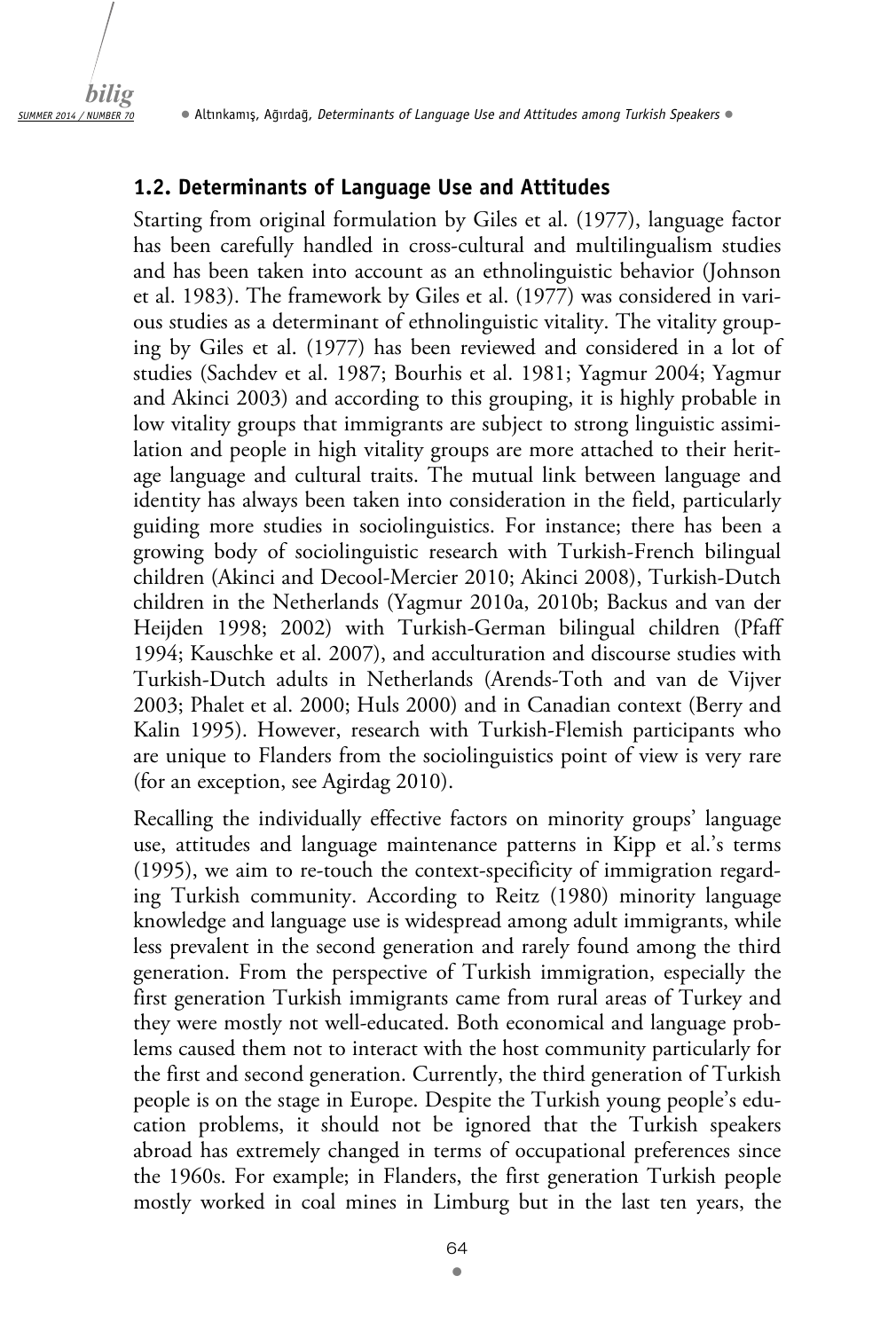second generation Turks have started to start their own companies and the unemployment of Turkish people in Flanders is in decline, so this intergenerational differences in terms of occupational preferences may be influential on Turkish groups' first language use and attitudes. This has also guided us to take generation and social class as significant independent variables in this study. Regarding generation as an operational term, different approaches have been available in the field. For example; in a study by Yagmur (2009), birth country of informants has been considered as a criterion of generation. Turkey-born informants have been associated to being first generation and it has been hypothesized that they would have higher ethno-linguistic vitality than their Nederlands-born peers. However, in another study by Yagmur and Akinci (2003), age has been taken as an indicator of generation. In their study, the participants were classified on the basis of their age as older immigrants (first generation) and younger ones (second generation).

The dynamic changes in Turkish diaspora in Flanders are especially significant in terms of gender. In the first generation Turkish families, women always stayed at home, not educated, busy with household jobs and children. They were not actively engaged in the daily life of the mainstream community, mostly because of the language problem. However; according to Manço (2002), the second generation Turkish women were quite successful at school and they were found to be open to develop in education. Though their increasing academic achievements at school, their societal representation in work sector has been limited. Unemployment rate of women is high and 75 % of the Turkish women in Belgium is unskilled workers, mostly in the cleaning sector.

In light of this background in the related literature and the characteristics of the Turkish community in Flanders, this study is based on one broad hypothesis with three variables: we would expect to find significant differences regarding Turkish language use and attitudes towards Turkish among different generations, among people from different social status and gender.

## **1.3. Turkish as Mother Tongue Education in Flanders**

At that point; it may be relevant to recall the education system in Belgium and to see the position of Turkish as in the manner of mother tongue education in Flanders. Belgium, as a federal state, gives each community to set up their own education system, so the Flemish government has its own education policy. The main schooling period is made up of two sixyear periods for children from 6 to 12 and 12 to 18 consecutively. Also, for children from 2.5 to 6 years, nursery education is given. Though not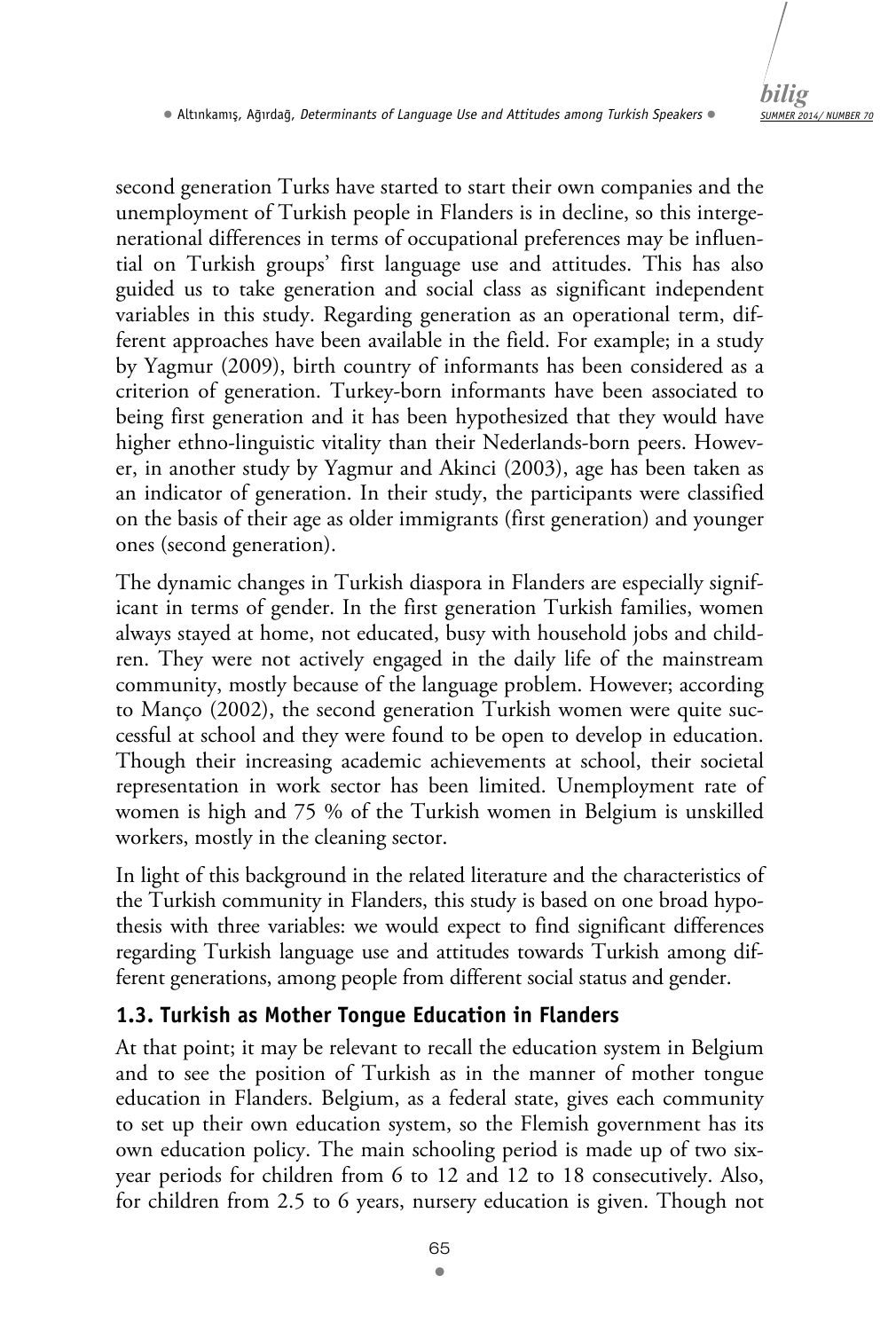compulsory, high attendance into nursery schools is easy to observe by Flemish children. However, immigrant children's regular nursery school attendance is quite low. This may be considered as one of the potential reasons that these children are academically poor in the following years.

Turkey also takes into consideration Turkish citizens' maintenance of first language skills in Belgium. On the basis of a bilateral cultural agreement between Turkey and Belgium, Turkish language and culture teachers are appointed to Belgium for five-year period since 1997. In fact, this type of practice is available in most of the European countries such as France, Germany and Italy. In addition to this, Turkey appoints Turkish language specialists; instructors, to universities or colleges where Turkish is taught as a second language at an academic level. In the academic year of 2012-2013, in Flanders, there are 74 Turkish language and culture teachers and 2 instructors, one at Ghent University and one at Thomas Moore College in Antwerp. Also; in the same academic year, there are 6045 students of Turkish origin in 148 schools and 92 Turkish associations. These teachers and instructors are attached to the Educational Counselor of the Turkish Embassies; namely Turkish Embassy in Brussels. The Turkish language curriculum in these courses is prepared in line with the needs of the target group by teachers and the Educational Counselor. In the academic year of 2012-2013, a new book set targeted at Turkish students abroad started to be followed. The attendance into Turkish classes is primarily based on voluntary participation. Students of Turkish origin follow these courses after their formal school time, sometimes after around 16:00 in various Turkish associations in their neighborhood or sometimes in some Flemish public schools where mostly Turkish people are populated. However, the access to the school facilities has been quite limited after formal school hours or in some schools, teachers have not been allowed to make use of all facilities. The teaching-learning atmospheres can be also problematic in some Turkish associations as they were mostly built on religious purposes as mosques (all data taken from the Brussels Turkish Embassy, The Education Department, May, 2013).

### **2. Methodology**

This study is a systematic investigation on the impact of intergenerational differences on the language attitudes, use and preference of Turkish minority group towards their host language in a specific administrative part of Belgium; namely, Flanders. We hypothesized that age, social class, birthplace and period of residence would be related to language attitudes of minority group; namely Turkish group in this study, towards Turkish as their minority language. As the main focus of this research is on genera-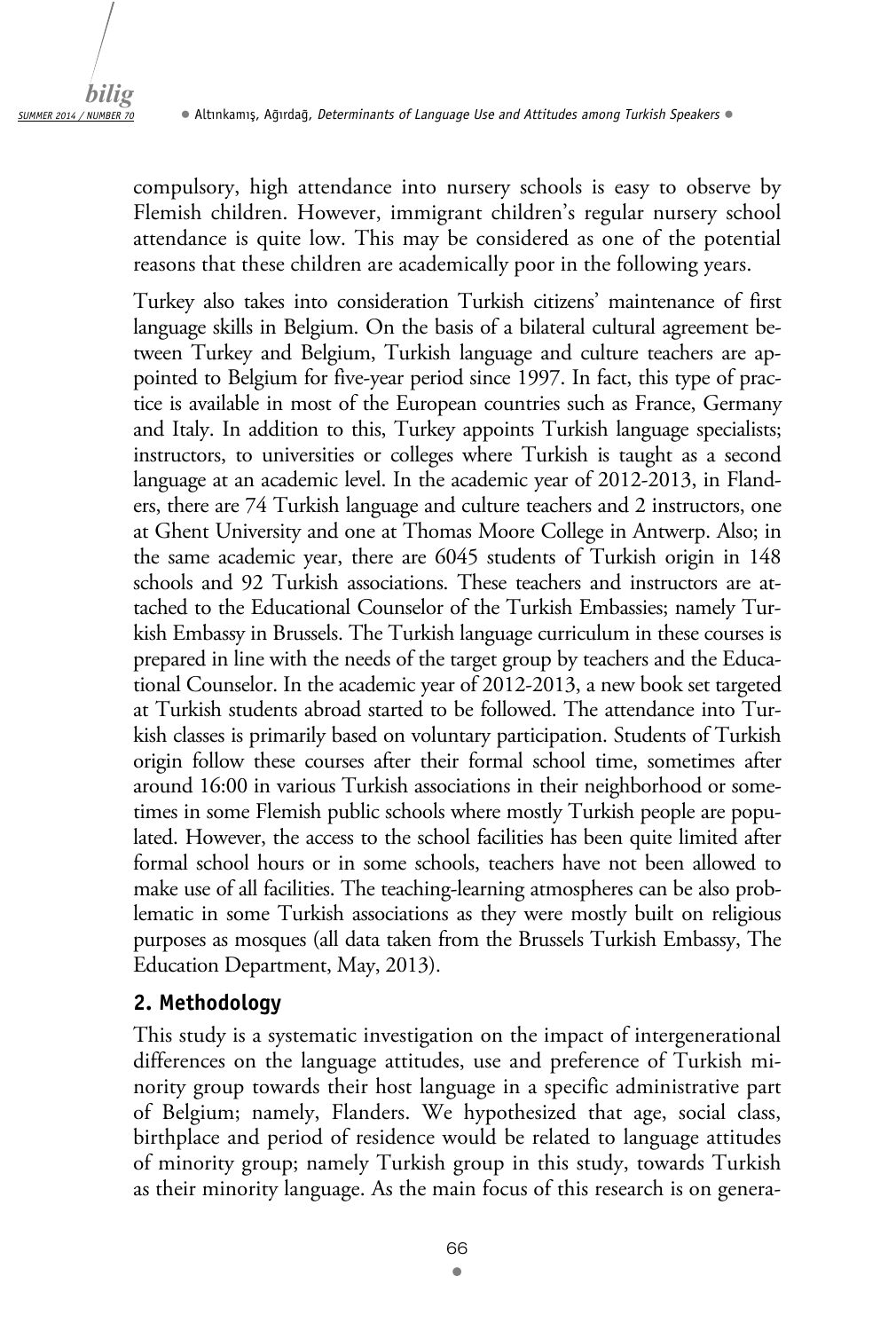*SUMMER 2014/ NUMBER 70 bilig* 

tional differences, extending the definition of generation in earlier studies (Yagmur 2009, Yagmur and Akinci 2003) both age and birthplace have been considered as indicators of generation.

## **2.1. Participants**

136 Turkish persons (37.6% male and 62.4% female) living in Flanders (particularly Ghent and Antwerp) for different time periods participated in the study. The respondents' living period in Flanders ranges from 2 years to 46, with the mean of 23.61 (see Table 4). 40.2% of the participants were between 15-24 years old and 59.8% of them were aged between 25-66. Inspired by Erikson and Goldthorpe's classification (1992), we distinguished between five main social-classes, i.e. (1) professionals, (2) the middle class, (3) the working class, (4) students, and (5) the unemployed (reference group). (See Table 3 for descriptives).

## **2.2. Measures**

Two main questionnaires were used to collect data in this study as following Yagmur and van de Vijver. (2012): The Language Use, Choice and Preference Scale, including 50 questions in 5 subsections and The Attitudes to Turkish Language Scale, including 20 items. In the former, there were items related to the language register spoken with different interlocutors, such as mother, father, and siblings and language register spoken to respondent; language use; language preference; and language choice across topics. The respondents were supposed to reply to language use or choice questions in a bipolar format, for example: "In which language do you interact mostly with your father?" The responses were based on a 5-point bipolar answer format ranging from 'always Dutch' (1) to 'always Turkish' (5). In the latter, there were items designed to address attitudes toward Turkish language in various domains. The participants were asked to respond to each question regarding how strongly they valued Turkish language, for example, "How important is Turkish to find a job? and "How important is Turkish to rear children?" The scale of this part was based on a 5-point response format from not important (1) to very important (5). As shown in Table 3, all scales revealed a satisfactory Chronbach's alpha, ranging from 0.86 to 0.95.

## **2.3. Procedure**

In line with the procedure by Yagmur and van de Vijver (2012), the questionnaires prepared in Turkish and Dutch were given to the respondents and they were told that they were free to choose any language in which they felt more expressive. The access to the Turkish community in Flanders was sometimes provided with the support of the Turkish Consulate in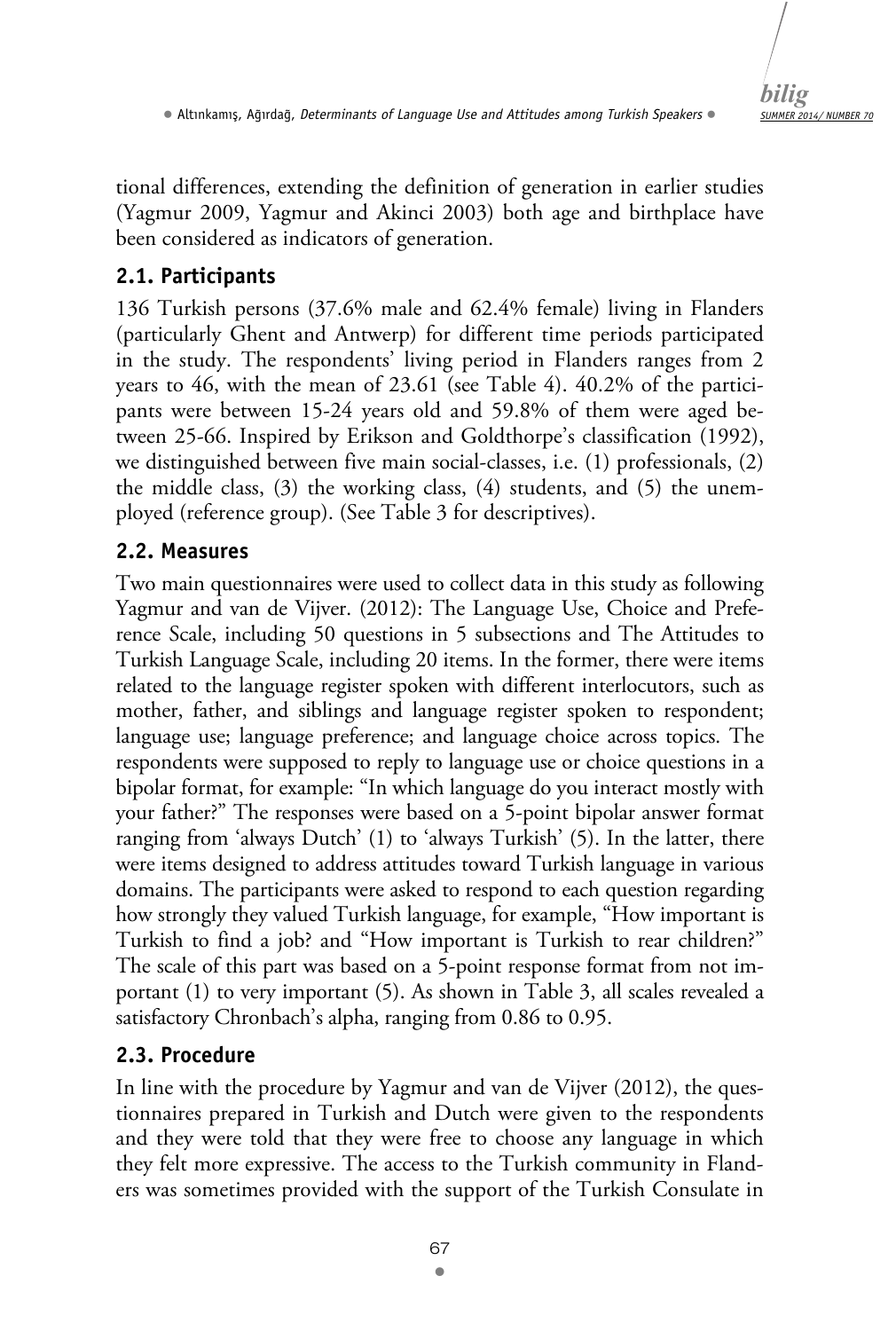Antwerp and some Turkish cultural organizations, but mostly with the researchers' individual efforts according to the target group's availability and willingness. Limited number of informants preferred internet and the electronic version of the questionnaires were sent to them. The questionnaires given to volunteers were filled in their personal free time, then they contacted the researchers to give the questionnaires back.

### **2.4. Data Analysis**

The data analysis was made up of 3 phases. To examine the relationship between generation and language outcomes, both indicators of generation are taken into account, i.e. age group and country of birth. Firstly, we compared mean scores of the younger generation (16 to 25 years old) with the older generation (26 to 66 years old). Secondly, we compared respondents born in Turkey (first generation), with respondents born in Flanders (second generation). The significance of the differences was compared with ANOVA-tests (see Table 5). Thirdly, we examined the relationship between the two indicators of generation i.e. (age group and birth of country) and the language outcomes while taking account of the effects of other variables such as length of residence, gender and social class. This is done with multiple regression analysis (see Table 6). Missing variables were handled with multiple imputation; five imputations were requested.

|                       | N   | Mean or % | <b>SD</b> | Alpha |
|-----------------------|-----|-----------|-----------|-------|
| Independent variables |     |           |           |       |
| Length of residence   | 132 | 23.61     | 10.67     |       |
| Age group             |     |           |           |       |
| $15 - 24$             | 53  | 40.2%     |           |       |
| $25 - 66$             | 79  | 59.8%     |           |       |
| Country of birth      |     |           |           |       |
| Belgium               | 75  | 55.6%     |           |       |
| Turkey                | 60  | 44.4%     |           |       |
| Gender                |     |           |           |       |
| Male                  | 50  | 37.6%     |           |       |
| Female                | 83  | 62.4%     |           |       |

Table 3. *Descriptive analysis: Number of respondents (N); means and standard deviations (SD) given for continuous variables; percentages (%) given for categorical variables; Chronbach's alpha given for scales*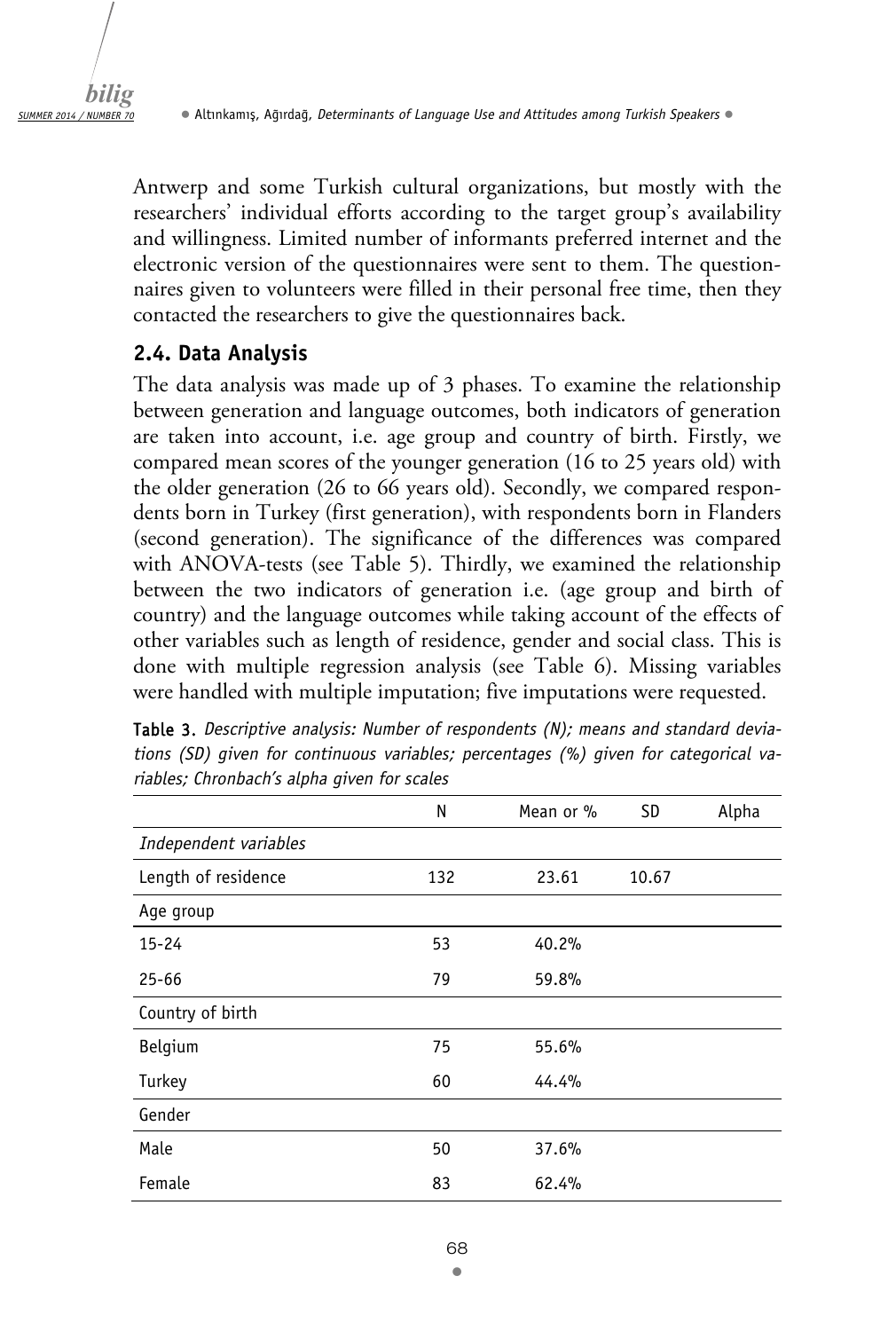| Social Class                           |     |       |      |      |
|----------------------------------------|-----|-------|------|------|
|                                        |     |       |      |      |
| Professional                           | 34  | 25.0% |      |      |
| Middle-class                           | 30  | 22.1% |      |      |
| Working-class                          | 22  | 16.2% |      |      |
| <b>Students</b>                        | 27  | 19.9% |      |      |
| Unemployed                             | 23  | 16.9% |      |      |
| Dependent variables                    |     |       |      |      |
| R* speaks Turkish to others            | 136 | 4.07  | 0.64 | 0.86 |
| Others speak Turkish to R <sup>*</sup> | 136 | 4.00  | 0.73 | 0.85 |
| Turkish use in daily practices         | 136 | 3.21  | 0.86 | 0.92 |
| Turkish choice in emotions             | 135 | 3.58  | 0.85 | 0.95 |
| Turkish choice across topics           | 135 | 3.38  | 0.81 | 0.92 |
| Importance of Turkish                  | 135 | 2.87  | 0.63 | 0.90 |
| Attitudes towards Turkish              | 135 | 3.47  | 0.63 | 0.88 |

 $R^*$  = respondent

## **3. Findings**

## **3.1. Bivariate analysis**

Differences with respect to age-group generation were presented in Table 4. The results indicated that there was no statistical significant difference between the younger and the older generation regarding the extent of speaking Turkish to others  $(d = 0.18; F = 2.37; p = 0.13)$ , regarding the extent of Turkish spoken to the respondent  $(d = 0.15; F = 1.29; p = 0.26)$ , regarding language choice in expressing emotions ( $d = 0.15$ ;  $F = 1.01$ ;  $p =$ 0.32), regarding language preference across various topics ( $d = 0.17$ ;  $F =$ 1.39;  $p = 0.24$ ), and regarding attitudes towards the Turkish language (d = 0.07;  $\bar{F} = 0.40$ ;  $p = 0.53$ ). However, there was a statistically significant difference with respect to Turkish use in daily practices ( $d = 0.32$ ; F = 4.38;  $p = 0.04$ ). This finding indicated that older generations used more frequently the Turkish language than do the younger respondents during their daily practices such as reading, watching TV, thinking, counting, etc. There was also a statistically significant difference with respect to perceived importance of the Turkish language: the older respondents reported that Turkish was *less* important than do the younger generation (d = -0.33;  $F = 9.07$ ;  $p < 0.00$ ).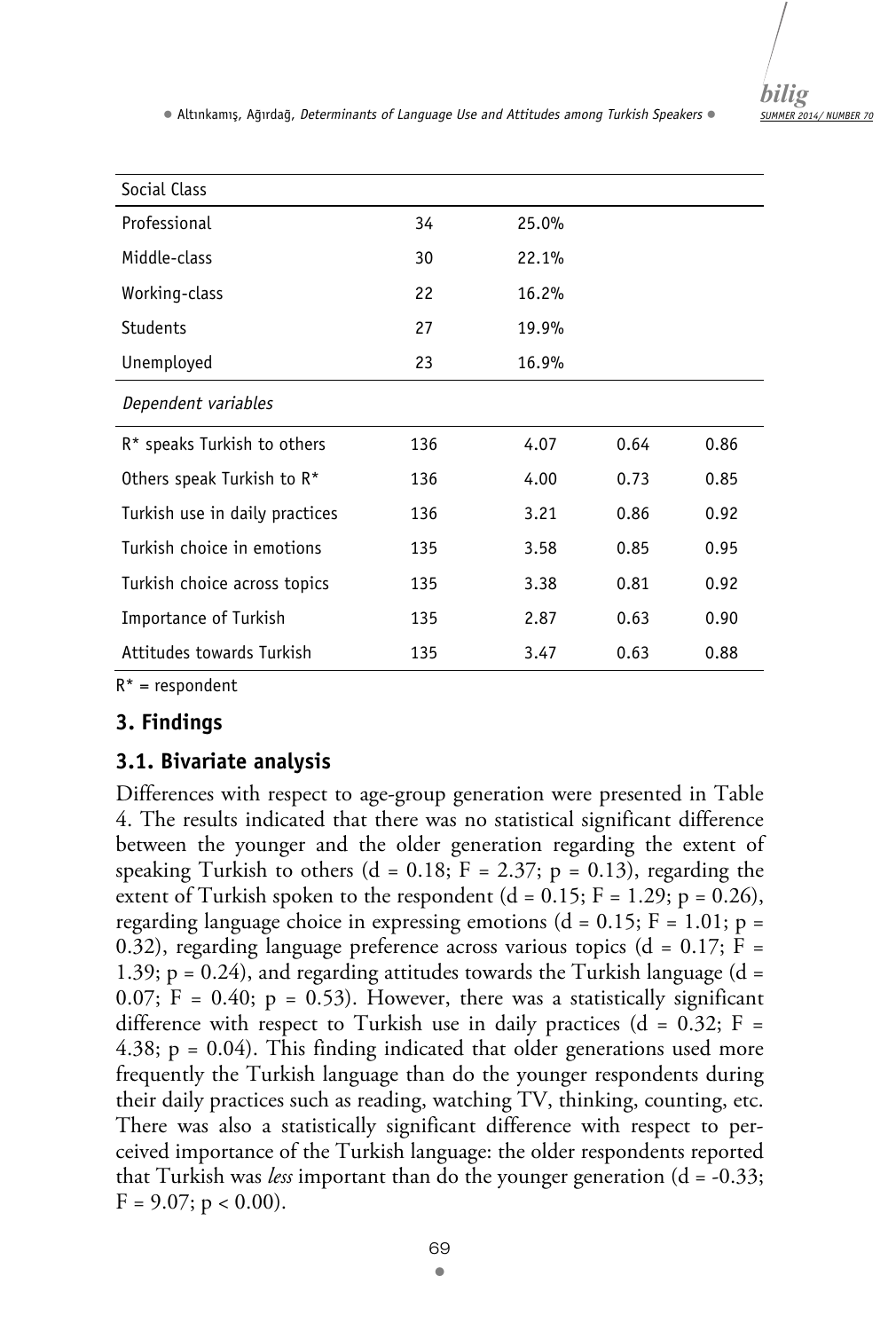|                                | $15 - 24$<br>year | $25 - 66$<br>year | Difference | F-test | P-value |
|--------------------------------|-------------------|-------------------|------------|--------|---------|
| R speaks Turkish to others     | 3.96              | 4.14              | 0.18       | 2.37   | 0.13    |
| Others speak Turkish to R      | 3.90              | 4.05              | 0.15       | 1.29   | 0.26    |
| Turkish use in daily practices | 3.03              | 3.34              | 0.32       | 4.38   | 0.04    |
| Turkish choice in emotions     | 3.49              | 3.64              | 0.15       | 1.01   | 0.32    |
| Turkish choice across topics   | 3.28              | 3.45              | 0.17       | 1.39   | 0.24    |
| Importance of Turkish          | 3.08              | 2.74              | $-0.33$    | 9.07   | 0.00    |
| Attitudes towards Turkish      | 3.42              | 3.49              | 0.07       | 0.40   | 0.53    |

Table 4. *Analysis of variance (ANOVA): Differences between age group generations on language outcomes*

Table 5 provides generational differences with respect to country of birth. The results clearly showed that the first generation (those born in Turkey) statistically differed from the second generation (those born in Flanders) with respect to *all* dependent variables. The second generation Flemish-Turks spoke less Turkish to others (d =  $0.46$ ; F =  $21.67$ ; p =  $0.00$ ), others spoke less Turkish to them (d = 0.48;  $F = 17.55$ ;  $p = 0.00$ ), they used less Turkish in their daily practices (d = 0.89;  $F = 45.26$ ; p = 0.00), they preferred less Turkish across various emotions (d = 0.72;  $F = 26.89$ ; p = 0.00), and they chose less Turkish when talking about various topics (d =  $0.62$ ; F =  $21.19$ ; p = 0.00), and they had more negative attitudes towards the Turkish language. Nevertheless, the second generation perceived the Turkish language as being more important than do the first generation  $(d = -0.24; F = 6.55; p = 0.02)$ .

|                                 | Born in<br><b>Belgium</b> | Born in<br>Turkey | Difference | F-test | P-value |
|---------------------------------|---------------------------|-------------------|------------|--------|---------|
| R speaks Turkish to others      | 3.88                      | 4.34              | 0.46       | 21.67  | 0.00    |
| Others speak Turkish to R       | 3.80                      | 4.28              | 0.48       | 17.55  | 0.00    |
| Turkish use in daily practices  | 2.81                      | 3.70              | 0.89       | 45.26  | 0.00    |
| Turkish choice in emotions      | 3.25                      | 3.98              | 0.72       | 26.89  | 0.00    |
| Turkish choice across<br>topics | 3.11                      | 3.73              | 0.62       | 21.19  | 0.00    |
| Importance of Turkish           | 2.95                      | 2.71              | $-0.24$    | 6.55   | 0.02    |
| Attitudes towards Turkish       | 3.33                      | 3.63              | 0.30       | 7.16   | 0.01    |

Table 5. *Analysis of variance (ANOVA): Differences between country of birth generations on language outcomes*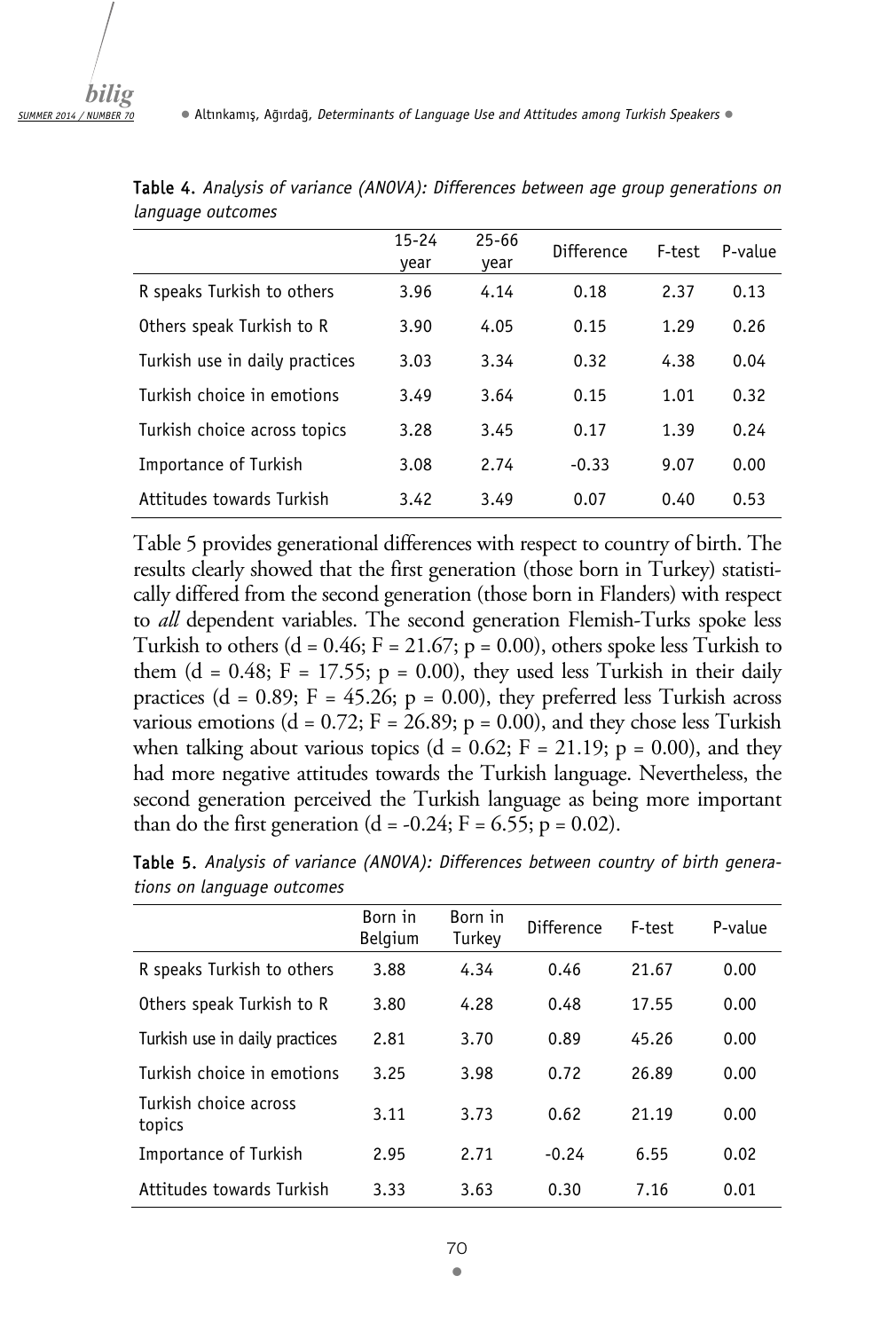*SUMMER 2014/ NUMBER 70 bilig* 

• Altınkamış, Ağırdağ, *Determinants of Language Use and Attitudes among Turkish Speakers* •

## **3.2. Multiple Regression Analysis**

Table 6 gives the results of the multiple regression analysis. With respect to the indicators of generation, the results showed that all bivariate age group differences (see above) became insignificant after controlling for other variables. However, the second indicator of generation, (i.e. country of birth) still exerted a significant effect on most outcomes: after controlling for other variables the first generation respondents (who are born in Turkey) spoke more often Turkish to others  $(b = 0.28; p = 0.03)$ , others spoke more often Turkish to them  $(b = 0.38; p = 0.01)$ , they used more Turkish in their daily practices ( $b = 0.61$ ;  $p = 0.00$ ), they preferred the Turkish language above Dutch across various emotions ( $b = 0.46$ ;  $p =$ 0.01). However, their preference for Turkish when talking about various topics did not statistically differ from the second generation ( $b = 0.25$ ;  $p =$ 0.09), neither did their attitudes towards the Turkish language ( $b = 0.17$ ; p = 0.18). Still, net of other variables, the first generation perceived the Turkish language as being less important than do the second generation (d  $= -0.41$ ; F = 6.55; p = 0.00; see Table 6).

The results make clear that after controlling for other variables *length of residence* is also significantly related on different outcomes. That is, respondents that were residing for more years in Flanders, used less Turkish during their daily practices ( $b = -0.02$ ;  $p = 0.03$ ), chose less Turkish across various emotions ( $b = -0.02$ ;  $p = 0.01$ ), chose less Turkish across various topics (b =  $-0.02$ ; p = 0.01), perceived Turkish as being less important (b =  $-0.01$ ;  $p = 0.02$ ), and had more negative attitudes towards the Turkish language ( $b = -0.01$ ;  $p = 0.04$ ). However, holding other effects constant, length of stay was statistically unrelated to both the extent of speaking Turkish to others ( $b = -0.01$ ;  $p = 0.08$ ), and the extent to which others' spoke Turkish to the respondents ( $b = -0.01$ ;  $p = 0.27$ ).

*Social class* is clearly related to most language outcomes, except for the extent of Turkish spoken by others to the respondent and respondents' attitudes towards the Turkish language. For most outcomes, we saw a clear pattern in which respondents of higher social classes spoke less Turkish, preferred less the Turkish language across various topics and emotions, and they perceived the Turkish language as being less important.

It should be noted that *gender* is not statistically related to any language outcomes when we control for other outcomes.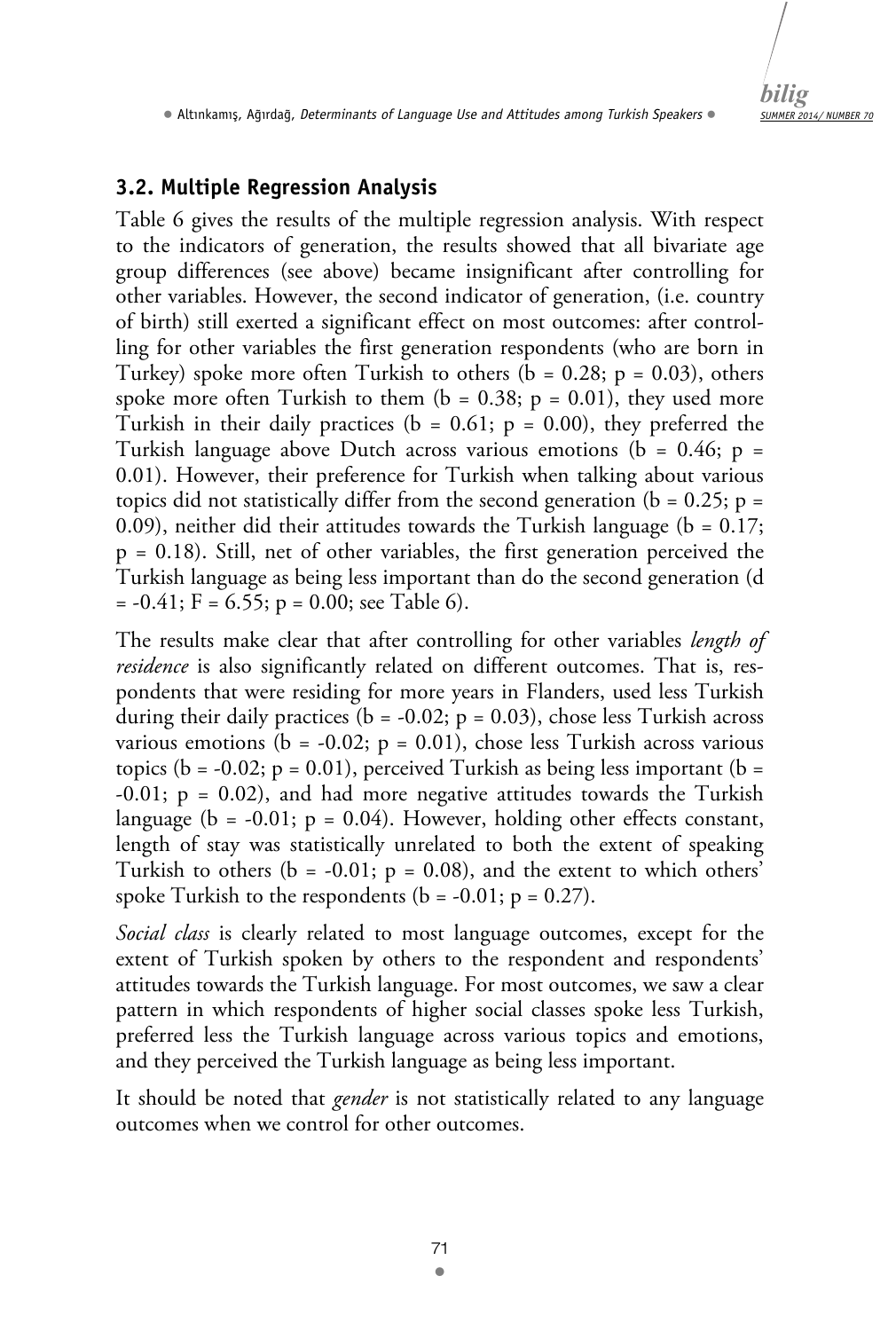|                        | R speaks to<br>others | <b>Others</b><br>speak to R | Daily<br>practices | Emotions  | <b>Topics</b> | Importance | Attitudes |
|------------------------|-----------------------|-----------------------------|--------------------|-----------|---------------|------------|-----------|
| Intercept              | $4.45***$             | $4.17***$                   | $3.54***$          | $4.14***$ | $4.28***$     | $3.69***$  | $3.80***$ |
| Length of<br>residence | $-0.01$               | $-0.01$                     | $-0.02*$           | $-0.02**$ | $-0.02**$     | $-0.01**$  | $-0.01*$  |
| Age group              |                       |                             |                    |           |               |            |           |
| $15 - 24$              | (ref.)                | (ref.)                      | (ref.)             | (ref.)    | (ref.)        | (ref.)     | (ref.)    |
| $25 - 66$              | 0.19                  | 0.06                        | 0.20               | 0.18      | 0.24          | 0.02       | 0.11      |
| Country of birth       |                       |                             |                    |           |               |            |           |
| Belgium                | (ref)                 | (ref)                       | (ref)              | (ref)     | (ref)         | (ref)      | (ref)     |
| Turkey                 | $0.28*$               | $0.38*$                     | $0.62***$          | $0.47**$  | 0.26          | $-0.41**$  | 0.18      |
| Gender                 |                       |                             |                    |           |               |            |           |
| Male                   | (ref)                 | (ref)                       | (ref)              | (ref)     | (ref)         | (ref)      | (ref)     |
| Female                 | $-0.11$               | $-0.05$                     | 0.09               | $-0.02$   | $-0.12$       | $-0.05$    | 0.08      |
| Social Class           |                       |                             |                    |           |               |            |           |
| Professional           | $-0.28$               | $-0.10$                     | $-0.65***$         | $-0.58**$ | $-0.88***$    | $-0.35*$   | $-0.25$   |
| Middle-class           | $-0.51**$             | $-0.29$                     | $-0.44*$           | $-0.44*$  | $-0.70***$    | $-0.42**$  | $-0.19$   |
| Working-class          | $-0.37*$              | $-0.21$                     | $-0.31$            | $-0.36$   | $-0.56**$     | $-0.35*$   | $-0.34$   |
| <b>Students</b>        | $-0.29$               | $-0.21$                     | $-0.50*$           | $-0.40$   | $-0.73***$    | $-0.27$    | $-0.27$   |
| Unemployed             | (ref)                 | (ref)                       | (ref)              | (ref)     | (ref)         | (ref)      | (ref)     |

Table 6. *Multivariate regression analysis: effects on language use outcomes (unstandardized beta coefficients are shown)*

*Note: \* p < 0.05; \*\* p < 0.01; \*\*\* p < 0.001* 

#### **4. Results and Discussion**

Following the accumulating research and discussions in the field, the priority of this paper was given to intergenerational differences as well as other components of ethnolinguistic vitality such as status and gender. According to Sachdev et al. (1987); changes in the perceptions and language behaviors between succeeding generations may indicate considerable implications and need to be investigated empirically. In our study, we considered age-group differences as generation and as a second indicator in the same variable, country of birth was taken into account. The results highlighted the difference between two generations (also those born in Turkey and born in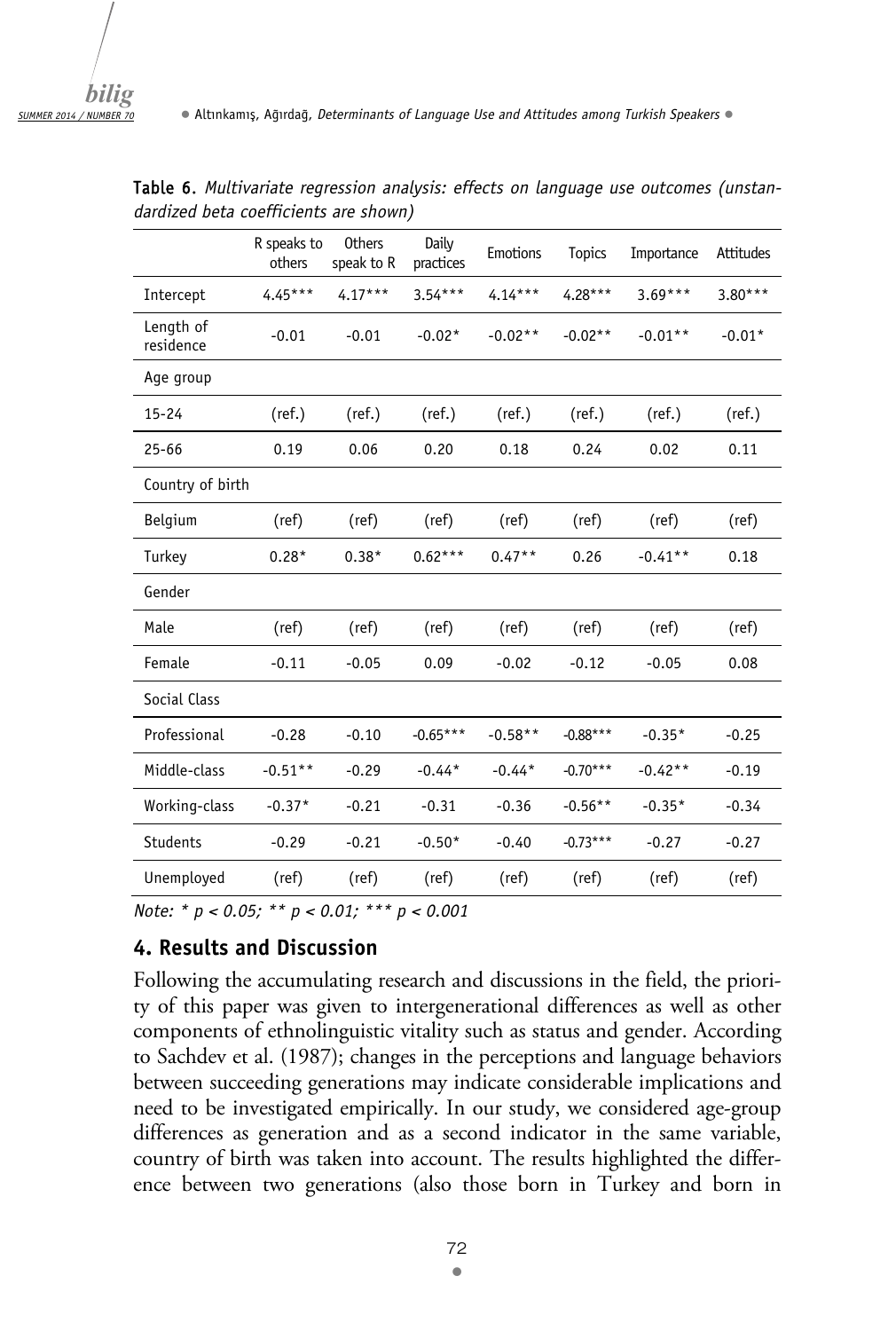

Flanders). The second generation tended to speak less Turkish in their daily routines in terms of all aspects but interestingly, their perception of Turkish language was more positive than the first generation. We claim that the second generation's less use of Turkish in their routine is not drastic. Because of the second generation's increasing Flemish language competence, they have started to use Flemish in a wider range of settings when compared to the first generation. This finding is in line with the perspective by Arends-Toth and van de Vijver (2004) about Turkish-Dutch's giving more importance to Turkish in their public domain such as education, language and social contacts in the Netherlands. Their negative approach to Turkish in their routines; however, may derive from the segregationists in the main stream society. Though this is the case, they still develop mild perception towards Turkish which is vis-à-vis a substantial body of research findings underlining that language is one of the most salient dimensions of group identity (e.g. Giles et al. 1977, Sachdev and Bourhis 1990). These findings of the study are also related to results by Yagmur et al. 2003. In their study, they also found that the second generation Turkish group in France employed more positive attitudes towards Turkish than the older generation. Similarly; Cemiloglu and Sen (2012) investigated Turkish children's (aged between 11-15) attitudes towards Turkish and found that the Turkish children developed positive attitudes towards Turkish. According to them, attitude is not an in-born factor. It emerges and develops in time in relation to life and experiences. It is also affected by media and environment, so second generation's preference of Flemish in Flanders and French in France more frequently than Turkish can be a good indicator of new generation's integration attempt into the receiving community. An influential and mild proposal regarding integration can be that adaptation or assimilation is not a one-way process but two-way interaction requiring respect, mutual understanding and active participation on the behalf of both the mainstream community members and immigrants (Wets 2006). Therefore, second generation Turks seem to be actively engaged in this integration process through language component. At the same time, their positive attitude development towards Turkish can be regarded as sign of their high vitality perception of their ethnic culture, which is quite parallel to Turkish group in France (Yagmur and Akinci 2003) and in the Netherlands (Yagmur et al. 1999). With the framework of Giles et al.'s ethnolinguistic vitality theory (1977), mother tongue of immigrant communities has been a crucial factor to be retained as an indicator of high ethnolinguistic vitality. To some extent, this mild tendency by the second generation may stem from the support given by the Turkish government about mother tongue classes through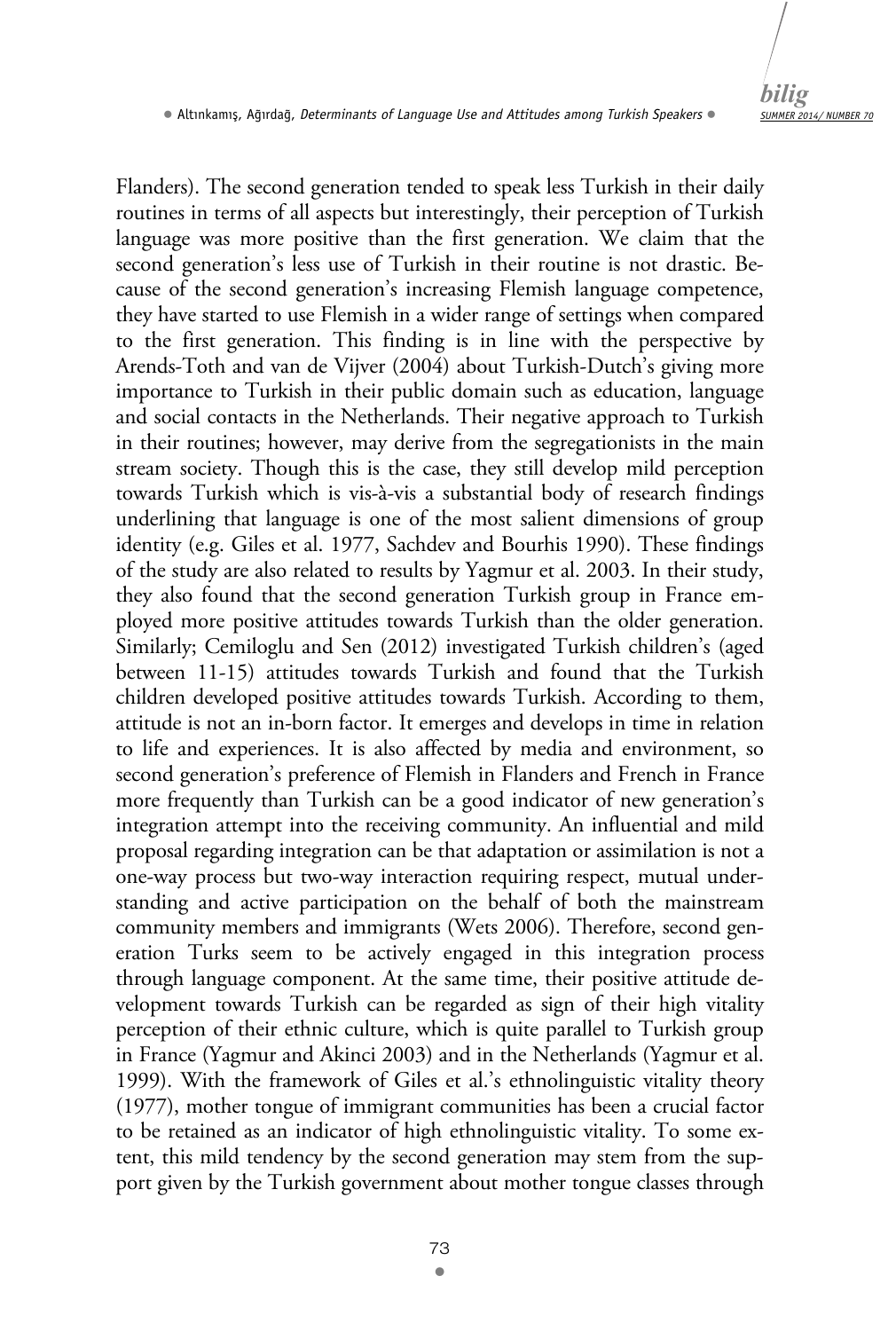Turkish teachers sent by the Ministry of Turkish National Education. In a study by Cemiloglu and Sen (2012), it was seen that the students attending Turkish classes at weekends or out-of-school hours developed more positive attitudes towards Turkish. Similar to France context, the findings in our study showed that Turkish was spoken by the first generation particularly in the domestic domain owing to in-group marriages and close contact among Turkish community (Quentin 2013).

With regard to social class, the results did not seem so striking. Turkish people from high social class tended to speak less Turkish as they had all received formal education in Dutch and they had more prestigious occupations in the mainstream society, they may have felt themselves more expressive through Dutch and also to receive more acceptance by the Flemish community. As they did not face any language problems in the society, it can be regarded quite normal that they perceived Turkish language as less important. Status-related factors as well as language and culture are significant determinants on an ethnolinguistic group's social prestige, its economic and socio-historical status (Sacdev 1995). In Belgium parliament, there have been a number of very active politicians recently, which can be potentially important on Turkish people's ethnolinguistic vitality.

### **4. Conclusion**

This study aimed to investigate Turkish immigrants' attitudes towards their heritage language and their language use-choice with particular emphasis on Flanders. Recent research addressed Turks as the biggest immigrant group in Europe from different aspects. After Germany, in Belgium, Turks will have been living for fifty years in the next days. This migration process of Turkish people into Europe has been the concern from various aspects in academic studies (Kaya et al. 2008). Also, some administrative institutions are organizing summative research about Turkish people's presence in Europe for fifty years. For example, Centre for Equal Opportunities and Opposition to Racism in Brussels has just launched its 2012 performance report in which there is a special part about migration (Quention 2013). In this report, a project was introduced about the analysis of migratory flows in 2012, with specific reference to Turkey. This project is about demographic study of the population of Turkish origin in Belgium. The Centre wanted to shed light on the way the population of Turkish origin has developed in Belgium. In the framework of the agreement between the Centre in Brussels and the Centre for Research on Demography and Societies, a demographic analysis of the population of Turkish origin was carried out in Belgium. This study places the emphasis on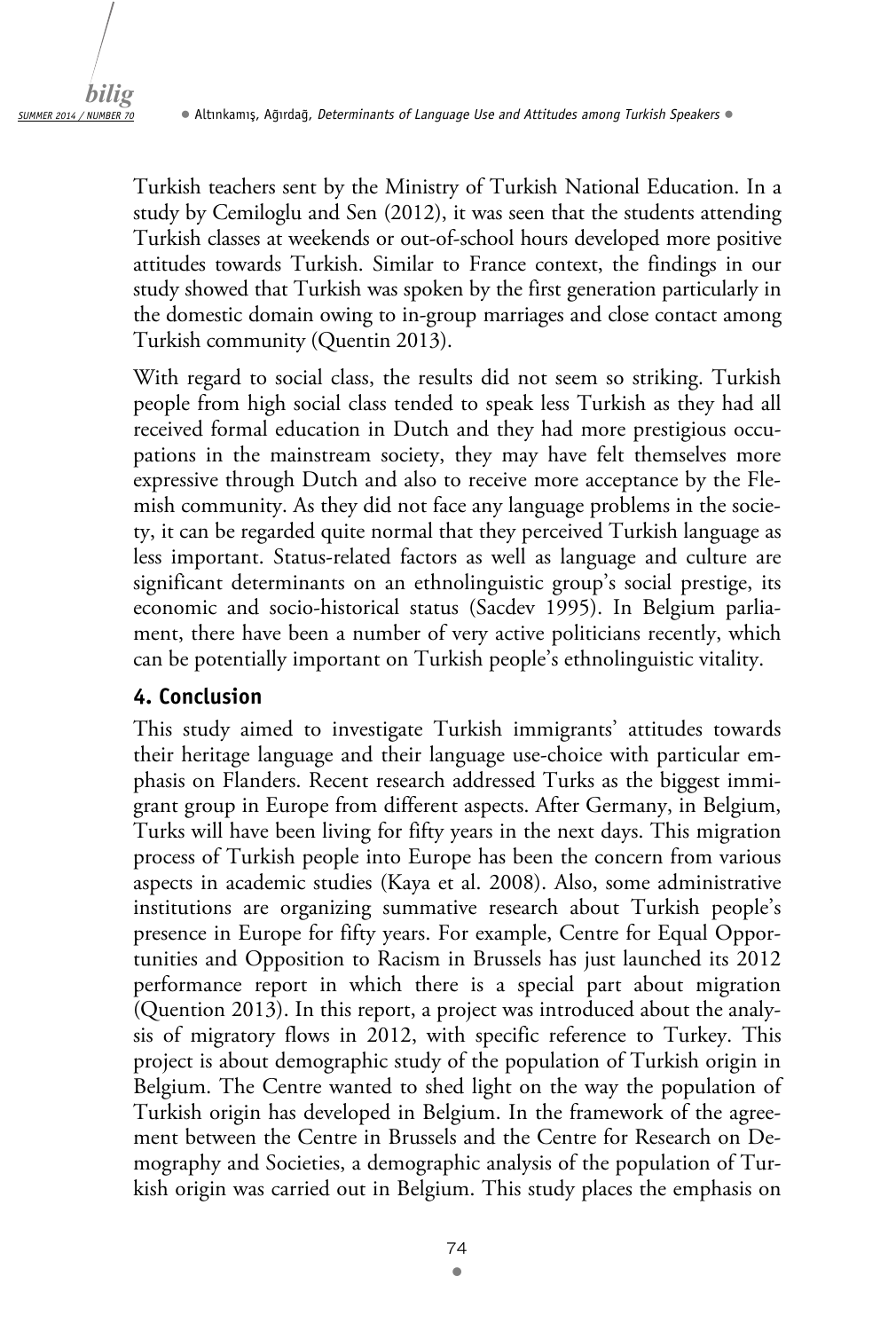

where this population is to be found on Belgian soil and the way its demographic characteristics have evolved.

In recent years, the importance of language proficiency in both home and host language has been regarded as a complementary element of social acceptance into the host community. There is a slight tendency in the mainstream society to regard immigrants' first language as a linguistic diversity, not as a deficit, so social harmony between both cultural groups will be positively developed though still empirical studies do not present supportive findings.

Turkish group in Flanders can be regarded as lucky since they are at the heart of Europe and they have quite easy and rich access to all Turkish media, TV channels through satellites and a plenty of Turkish seminars, talks and conferences about different aspects of Turkey or Turkish language. Turkish is taught at an academic level in Flanders at Ghent University College since 2006 as a second language and for Turkish-origin children, Turkish classes are given outside school hours through the collaboration between Belgium and Turkey.

We need to move beyond our study into the French speaking community of Belgium, then compare these two parts, and to reflect the general picture of Belgium in terms of immigrant groups' minority language perspectives.

In recent years; studies in similar trends are in accumulation in the field in Europe. In the past, sociolinguistic research area was in lack of studies in Europe as most studies were carried out in Canada, the USA or Australia. However; among the studies related to acculturation, immigrants' language use, language policies etc., we strongly claim that Belgium should be given utmost attention owing to its own compact administrative system. What seems available and applicable in the Flemish community may not be the right implication for the French community as each has its own social, education and language policy. Therefore, each community in Belgium should firstly be investigated in itself, in the way that this study has concentrated, and then, the views from both communities should be integrated in order to get an overall picture of Belgium.

## **References**

- Agirdag, Orhan (2010). "Exploring bilingualism in a monolingual school system: insights from Turkish and native students from Belgian schools". *British Journal of Sociology of Education* 31 (3): 307-321.
- Agirdag, Orhan, Piet van Avermaet and Mieke van Houtte (2013). "School Segregation and Math Achievement: A Mixed-Method Study on the Role of Self-Fulfilling Prophecies". *Teachers College Record* 115 (3): 1-50.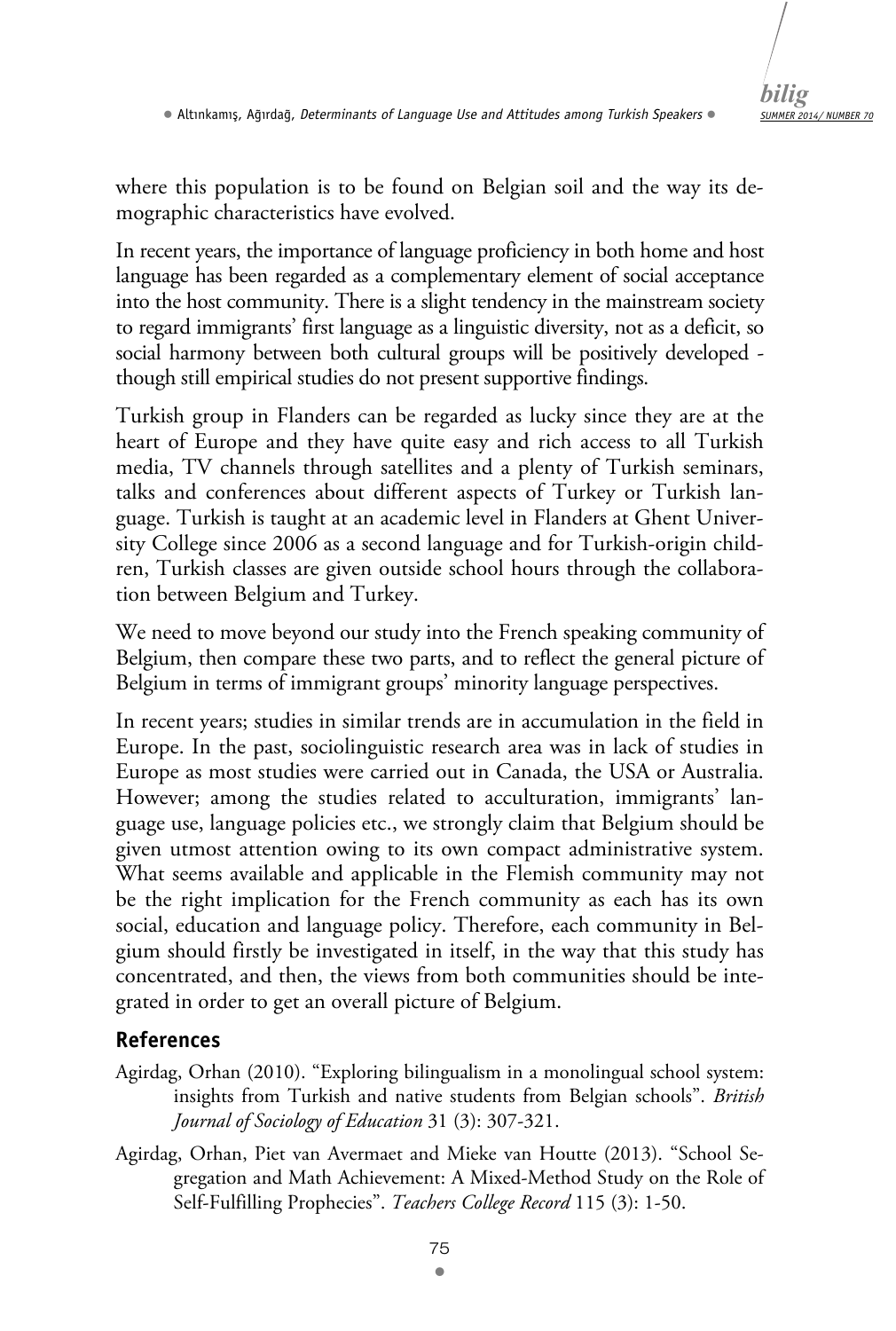- Akinci, Mehmet Ali (2008). "Language use and biliteracy practices of Turkish speaking children and adolescents in France". *Multilingualism and Identities across Contetxs: Cross Disciplinary Perspectives on Turkish-speaking Youth in Europe.* Ed. Lytra, V & Jorgenson, J. Kopenhagen University Press. 45, 85-108.
- Akinci, Mehmet Ali and Nathalie Decool-Mercier (2010). "Aspects of language acquisition and disorders in Turkish-French bilingual children". *Communication disorders in Turkish in monolingual and multilingual settings.* Ed. S. Topbaş & M. Yavaş. 314-353.
- Arends-Tóth, Judith and Fons J.R. van de Vijver (2003). "Multiculturalism and acculturation: views of Dutch and Turkish-Dutch". *European Journal of Social Psychology* 33 (2): 249-266.
	- \_\_\_\_\_, (2004). "Domains and dimensions in acculturation: Implicit theories of Turkish-Dutch". *International Journal of Intercultural Relations* 28: 19-35.
- Backus, Ad (2004). "Convergence as a mechanism of language change". *Bilingualism: Language and Cognition* 7 (2): 179-181.
- Backus Ad and Hanneke van der Heijden (1998). "Life and birth of a bilingual: the mixed code of bilingual children and adults in the Turkish community in the Netherlands". *The Mainz Meeting. Proceedings of the Seventh International Conference on Turkish Linguistics.* Ed. L. Johanson. August 3-6. Wiesbaden: Harrassowitz. 527-55.
- \_\_\_\_\_, (2002)." Language mixing by young Turkish children in the Netherlands". *Psychology of Language and Communication* 6 (1): 55-73.
- Berry, John W and Rudolf Kalin (1995). "Multicultural and ethnic attitudes in Canada: An overview of the 1991 National Survey". *Canadian Journal of Behavioural Science* 27 (3): 301.
- Blommaert, Jan, L. Creve and Evita Willaert (2006). "On Being Declared Illiterate: Language-Ideological Disqualification in Dutch Classes for Immigrants in Belgium". *Language & Communication* 26 (1): 34-54.
- Bollen, Katrien and Kristof Baten (2010). "Bilingual Education in Flanders: Policy and Press Debate (1999–2006)". *The Modern Language Journal* 94 (3): 412-433.
- Bourhis, Richard Yvon, Howard Giles and Doreen Rosenthal (1981). "Notes on the construction of a "Subjective Vitality Questionnaire" for ethnolinguistic groups". *Journal of Multilingual and Multicultural Development* 2: 144-155.
- Cemiloglu, İsmet and Ulker Sen (2012). "The Attitudes of Turkish Children Who Live in Belgium towards Turkish in terms of Demographical Features". *Journal of World of Turks* 4(2): 7-26.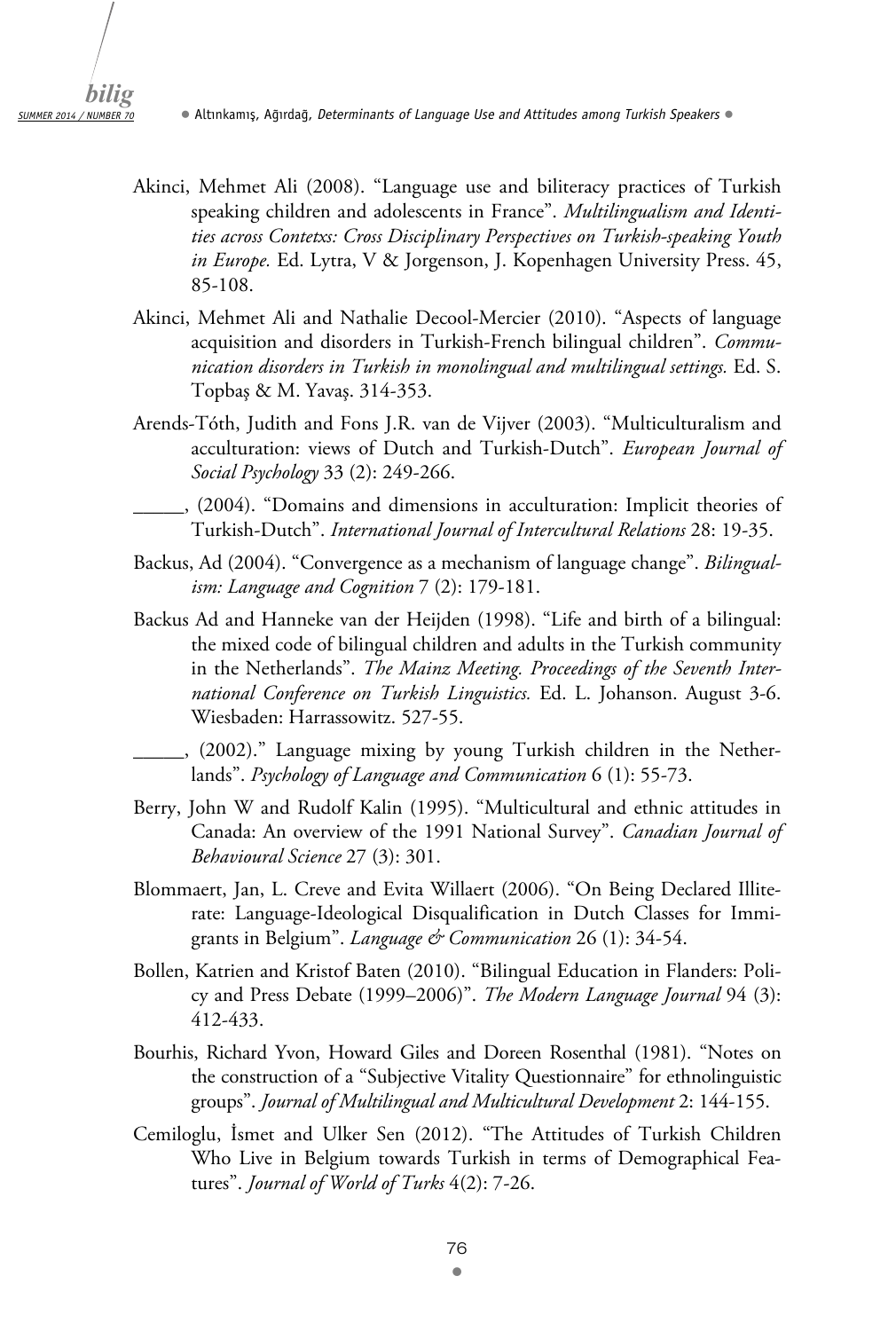

- Erikson, Robert and John H. Goldthorpe (1992). *The Constant Flux: A Study of Class Mobility in Industrial Societies*. Oxford: Clarendon Press.
- Giles, Howard, Doreen Rosenthal and Louis Young (1977). "Towards a theory of language in ethnic group relations". *Language, Ethnicity and Intergroup Relations*. Ed. H. Giles. London: Academic Press.
- Huls, Erica (2000). "Power in Turkish Migrant Families". *Discourse and Society* 11(3): 345-372.
- Jacobs, Dirk and Andrea Rea (2006). "Construction and Import of Ethnic Categorisations: "Allochtones" in the Netherlands and Belgium". Paper prepared for the EURODIV conference 26-27 Jan. Milano.
- Johnson, Patricia, Howard Giles and Richard Yvon Bourhis (1983). "The Viability of Ethnolinguistic Vitality: A Reply". *Journal of Multilingual and Multicultural Development* 4: 255-269.
- Kaya, Ayhan and Ferhat Kentel (2008). *Belçika Türkleri: Türkiye ile Avrupa Birliği Arasında Köprü mü Engel mi*? İstanbul Bilgi University Publications.
- Kauschke, Christina, Hae-Wook Lee and Soyeong Pae (2007). "Similarities and Variation in noun and verb acquisition a crosslinguistic study of children learning German, Korean and Turkish". *Language and Cognitive Processes* 22: 1-28.
- Kipp, Sandra, Michael Clyne and Anne Pauwels (1995). *Immigration and Australia's Language Resources*. Canberra: Australian Government Publishing Service.
- Manco, Altay (2000). "Belçika'da Türklerin 40 yılı (1960-2000): Sorunlar, Gelişmeler, Değişmeler". *Muğla University, Journal of Social Sciences* 1(1): 119-133.
- Manco, Altay (2002). "Göçmen Türklerin Belçika Eğitim Sisteminde Yeri". *C.Ü. Sosyal Bilimler Dergisi* 26 (1): 61-68.
- Pfaff, Carol (1994). "Early bilingual development of Turkish children in Berlin". *Crosslinguistic study of bilingual development*. Ed. G. Extra and L. Verhoeven. Amsterdam: Royal Netherlands Academy of Arts and Sciences.
- Phalet, Karen, Claudia van Lotringen and Han Entzinger (2000). *Islam in de multiculturele samenleving*. Utrecht: ERCOMER.
- Quentin, Schoonvaere (2013). *Demografische Studie over de Populatie van Turkse Herkomst in Belgie*. Report presented by Centrum voor Gelijkheid van Kansen en voor Racismebestrijding, Brussels.
- Reitz, Jeffrey G. (1980)*. The Survival of Ethnic Groups*. Toronto: McGraw-Hill Ryerson.
- Sachdev, Itesh (1995). "Language and Identity: Ethnolinguistic Vitality of Aboriginal Peoples in Canada". *The London Journal of Canadian Studies* 11: 41-59.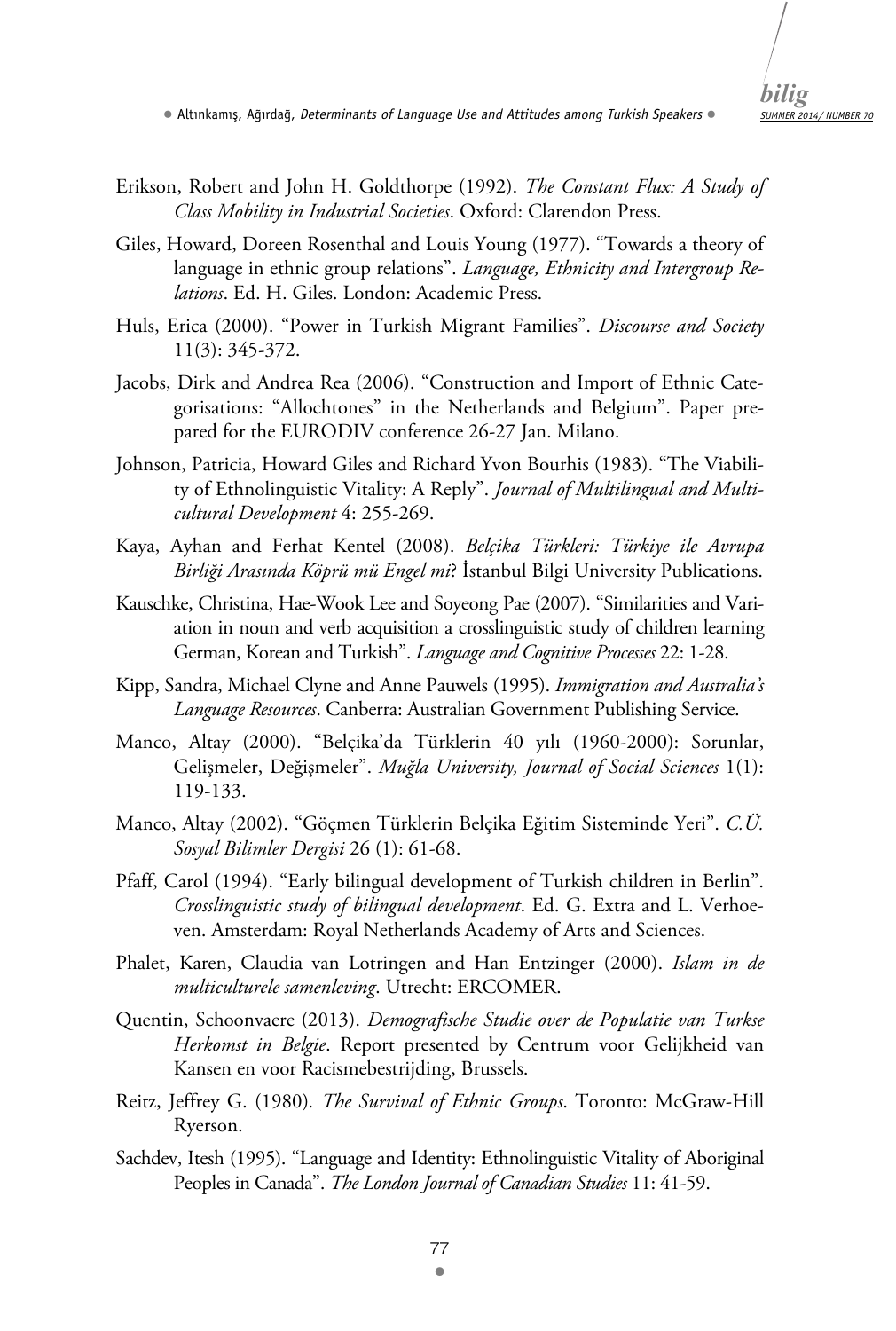- Sachdev, Itesh and Richard Bourhis (1990). "Language and Social Identification". *Social Identity Theory: Constructive and critical advances.* Ed. D. Abrams and M. Hogg. Harvester-Wheatsheaf. 101-124.
- Sachdev, Itesh, Richard Bournis, Sue-wen Phang and John D'Eye (1987). "Language Attitudes and Vitality Perceptions: Intergenerational Effects amongst Chinese Canadian Communities". *Journal of Language and Social Psychology* 6: 287-307.
- Sam, David L. and John W. Berry (2006). *Cambridge handbook of acculturation psychology*. Ed. S. L. David and J.W. Berry. Cambridge, UK: Cambridge University Press.
- Yagmur, Kutlay (2004). "Language maintenance patterns of Turkish immigrant communities in Australia and Western Europe: The impact of majority attitudes on ethnolinguistic vitality perceptions". *International Journal of the Sociology of Language* 165: 121-42.
	- \_\_\_\_\_, (2010a). "Evaluation of Turkish teaching within the language policy framework of Western Europe". *Journal of Social Sciences in the Turkish World* 55 (10): 221-241.
- \_\_\_\_\_, (2010b). "The role of national and ethnic media in the escalation of sociocultural conflict". *Langues et Littératures* 20: 169-191.
- Yagmur, Kutlay and Fons J.R. van de Vijver (2012). "Acculturation and Language Orientations of Turkish Immigrants in Australia, France, Germany and the Netherlands". *Journal of Cross-Cultural Psychology* 43 (7): 1110- 1130.
- Yagmur, Kutlay, Kees De Bot and Hubert Korzilius (1999). "Language Attrition, Language Shift and Ethnolinguistic Vitality of Turkish in Australia". *Journal of Multilingual and Multicultural Development* 20 (1): 51-69.
- Yagmur, Kutlay and Mehmet Ali Akinci (2003). "Language use, choice, maintenance and ethnolinguistic vitality of Turkish speakers in France: Intergenerational differences". *International Journal of the Sociology of Language* 164: 107-128.
- Wets, Johan (2006). "The Turkish Community in Austria and Belgium: The Challenge of Integration". *Turkish Studies* 7 (1): 85-100. http://statbel.fgov.be/nl/statistieken/cijfers/ [Access date: May 05, 2013]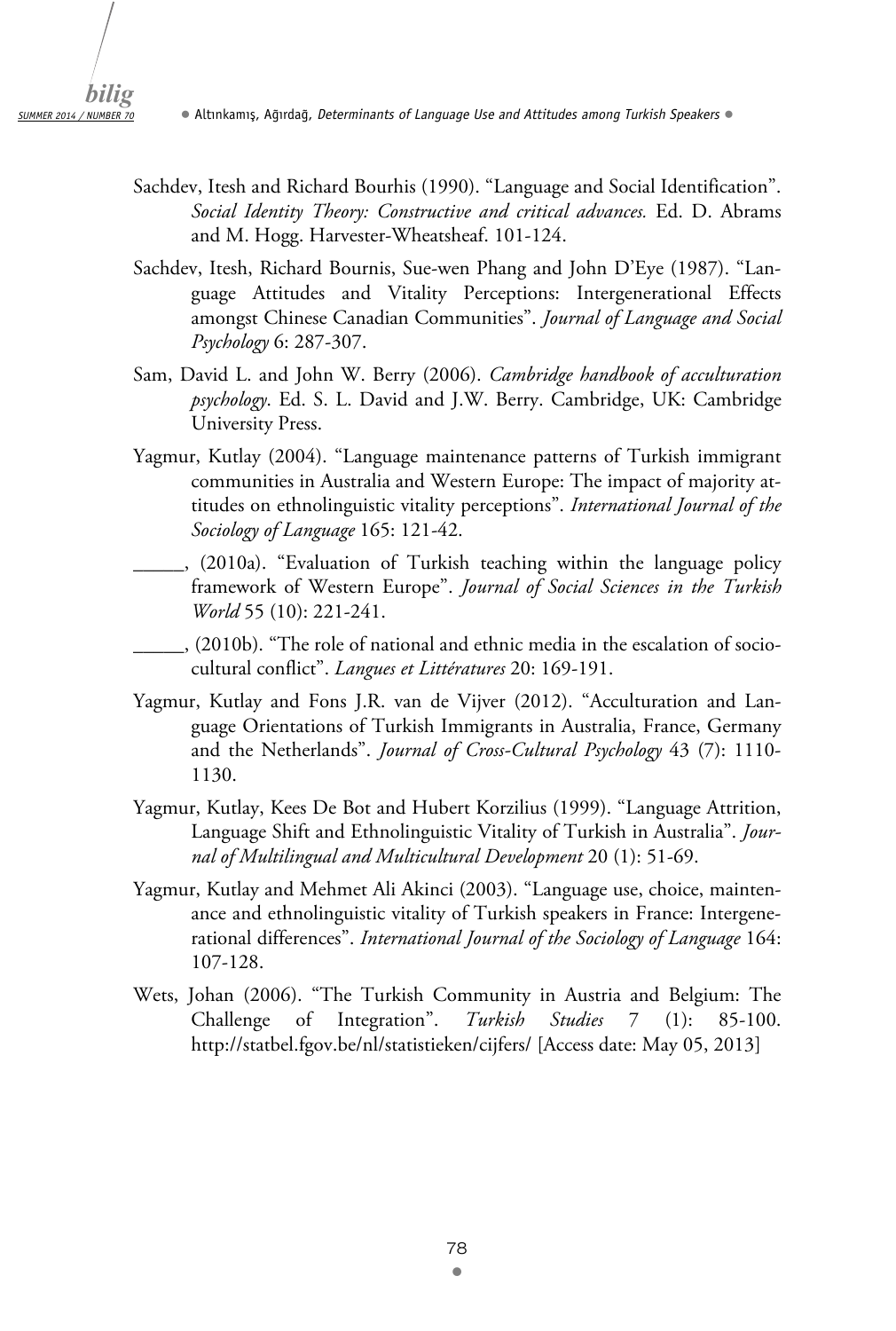

# Flaman Bölgesi'ndeki Türkçe Konuşurlarının Dil Kullanımı ve Dil Tutumlarına Yönelik Belirleyiciler: Nesil Farklılıkları Odaklı Bir Çalışma

**N. Feyza Altınkamış Orhan Ağırdağ**

 $\mathcal{L}_\text{max}$ 

## $\ddot{\mathbf{0}}$ z

Bu araştırma, Belçika'nın Flaman Bölgesi'nde yaşayan göçmen Türklerin anadilleri Türkçeye karşı olan tutum, tercih ve kullanımlarını nesiller arası farkı dikkate alarak incelemeyi amaçlamaktadır. Alanda önde gelen çalışmalardan biri olan Yağmur ve van de Vijfer (2012) tarafından yapılan araştırma model alınarak, 136 katılımcıya "Dil Kullanımı ve Tercihi Ölçeği" ve "Türkçeye Yönelik Tutum Ölçeği" verilmiştir. Nesil, sosyal statü, doğum yeri ve cinsiyet faktörlerinin Türkçeye yönelik tutum üzerinde etkili olabileceği varsayımlarından hareketle, bu faktörler araştırmada bağımsız değişkenler olarak ele alınmıştır. Çalışmanın sonuçları nesil değişkeni ile beraber yabancı ülkede geçirilen süre değişkeninin bazı değişkenlerle anlamlı olarak ilişkili olduğunu göstermektedir. Ayrıca, sonuçlar, sosyal statünün de anlamlı bir şekilde katılımcıların Türkçeye yönelik tutumları üzerinde etkili olduğunu işaret etmektedir. Çalışmada, cinsiyet faktörünün dile yönelik hiçbir değişken ile bağlantısı olmadığı görülmektedir.

**Anahtar Kelimeler**  Dil tutumları, azınlık dili olarak Türkçe, Flaman Bölgesi, dil kullanımı ve dil tercihi

<sup>.</sup>  Dr., Ghent Üniversitesi, Sanat ve Felsefe Fakültesi, Mütercim Tercümanlık ve İletișim Bölümü, Türkçe Programı – Ghent / Belçika ve Ҫukurova Üniversitesi, Yabancı Diller Yüksekokulu – Adana / Türkiye feyza.altinkamis@ugent.be

Yrd. Doç. Dr., Amsterdam Üniversitesi, Ҫocuk Gelișimi ve Eğitimi Araștırma Enstitüsü – Amsterdam / Hollanda orhan.agirdag@gmail.com